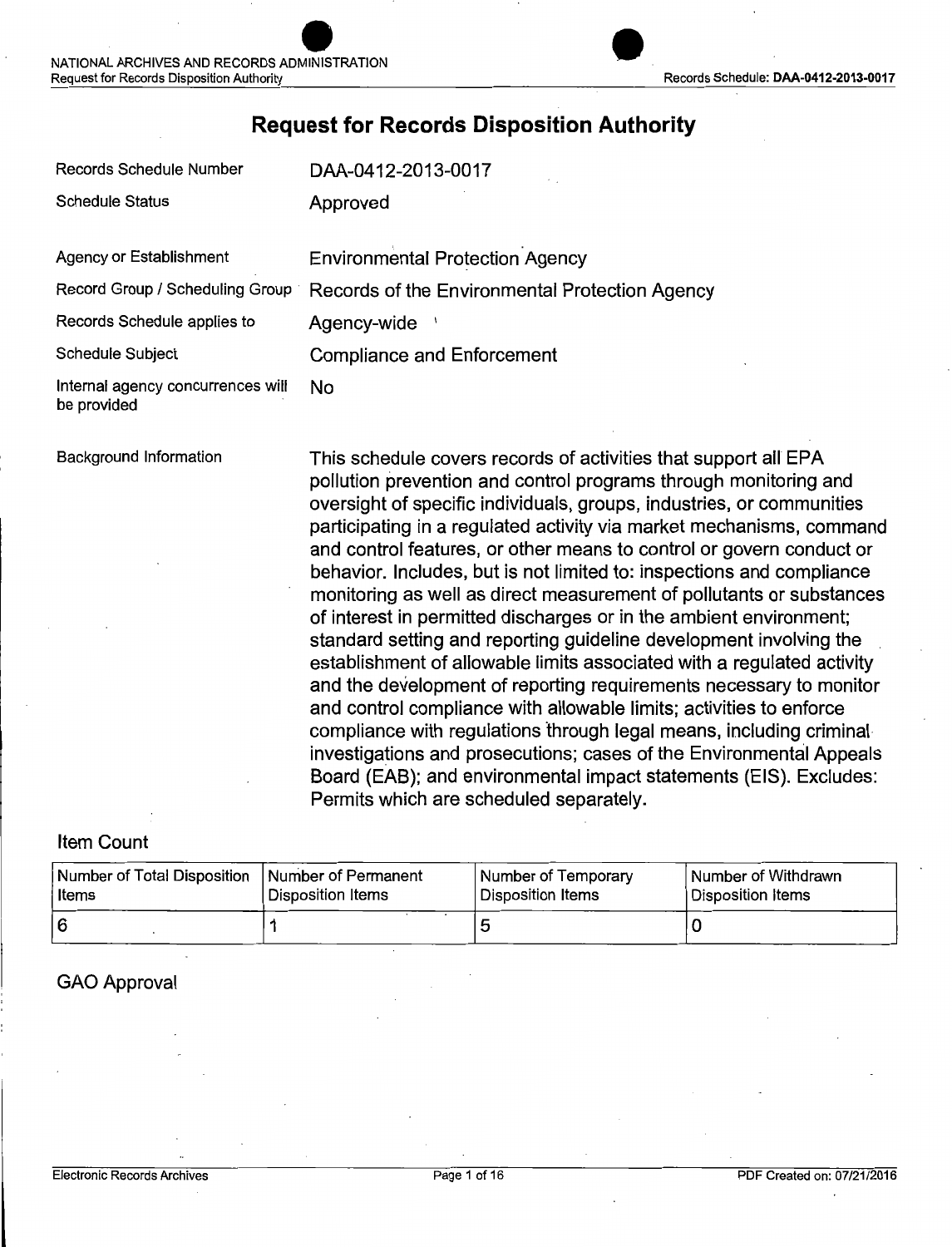### Outline of Records Schedule Items for DAA-0412-2013-0017

| Sequence Number |                                                                                                                      |
|-----------------|----------------------------------------------------------------------------------------------------------------------|
|                 | <b>Compliance and Enforcement</b>                                                                                    |
| 1.1             | Historically significant compliance and enforcement records<br>Disposition Authority Number: DAA-0412-2013-0017-0001 |
| 1.2             | Long-term compliance and enforcement records<br>Disposition Authority Number: DAA-0412-2013-0017-0002                |
| 1.3             | Routine compliance and enforcement records<br>Disposition Authority Number: DAA-0412-2013-0017-0003                  |
| 1.4             | Short-term compliance and enforcement records<br>Disposition Authority Number: DAA-0412-2013-0017-0004               |
| 1.5             | Other compliance and enforcement records<br>Disposition Authority Number: DAA-0412-2013-0017-0005                    |
| 1.6             | Administrative Law Judge's repository file<br>Disposition Authority Number: DAA-0412-2013-0017-0006                  |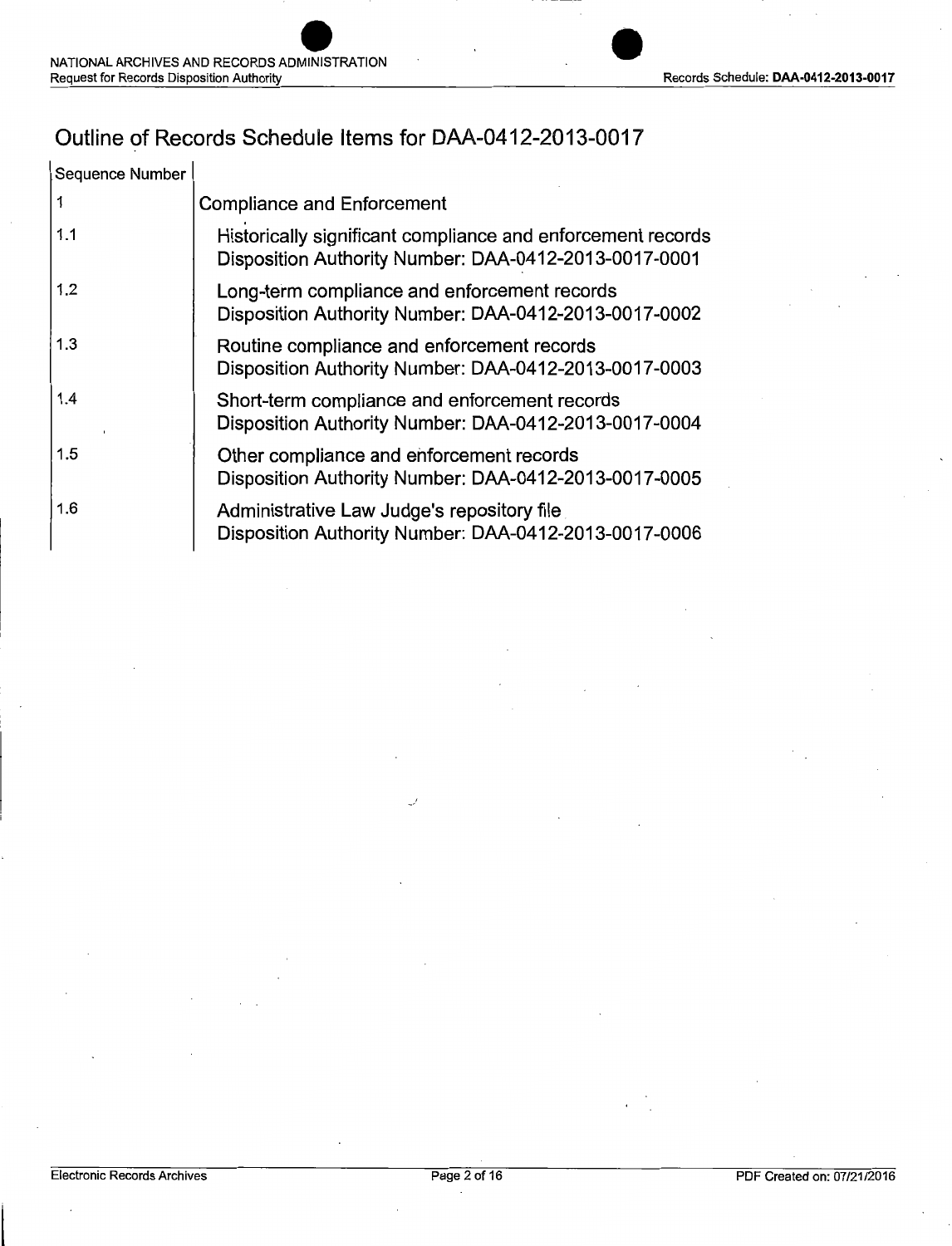### Records Schedule Items

#### Sequence Number

1

1.1

#### Compliance and Enforcement

Historically significant compliance and enforcement records

Disposition Authority Number DM-0412-2013-0017-0001

Includes, but is not limited to: Administrative Law Judge (ALJ) case files for landmark cases, consisting of hearings concerning various environmental laws, administrative documents arranging hearings, public notices of hearings, prehearing and hearing transcripts, orders, all exhibits entered, case index, and other related records; Clean Air Act Section 309 review and comment files with official Agency comments regarding EISs, regulations, legislation, and ottier major federal actions, associate reviewer comments, reviewed materials, and associated records; Development and enforcement of air and water standards by states, including documents pertaining to waterways within and bordered by the states, the industries within states, activities of the states relative to the permit program, development of state clean water acts and agencies to monitor and enforce them, and cases referred to the Department of Justice (DOJ) for action; Enforcement action files for landmark or precedent cases referred to the Office of Regional Counsel or other offices with enforcement authority, for action against a pollution source or discharger, consisting of correspondence, meeting documentation, inspections, field notebooks, evaluations, notices of deficiency, information requests, warning letters, administrative compliance orders, documentation of civil and criminal actions, corrective action orders, attorney work products, case summaries, pleadings, state and local enforcement records, settlement documents including consent decrees, and discovery requests; Enforcement records maintained by the Office of Enforcement and Compliance (OECA) and related to enforcement of EPA statutes, regulations and standards, including case development and litigation support files, background studies and surveillance reports, legal opinions, attorney work products, violation notices, press releases, compliance orders, and related records; EAB case files for landmark cases that are precedent setting, change the way EPA operates, involve a significant policy of national importance, or the subject of review by an appellate court of the United States; Environmental impact statements, including drafts, final, and supplemental documents, filed with the Office of Federal Activities (OFA) pursuant to 1506.9 of the Council on Environmental Quality (CEQ) regulations for implementing the National Environmental Policy Act (NEPA) (Excludes the 309 review and comment files maintained in the regional offices which are covered by item b.) (Note: Beginning in 2012, NEPA-related documents are directly input into the ENEPA system by submitting entities. OFA manages ENEPA and is responsible for transferring the record copy to the National Archives.); EPA-prepared EISs and environmental assessments (EAs), including draft, final, and any supplemental documents, findings of no significant impact, records of decision, reference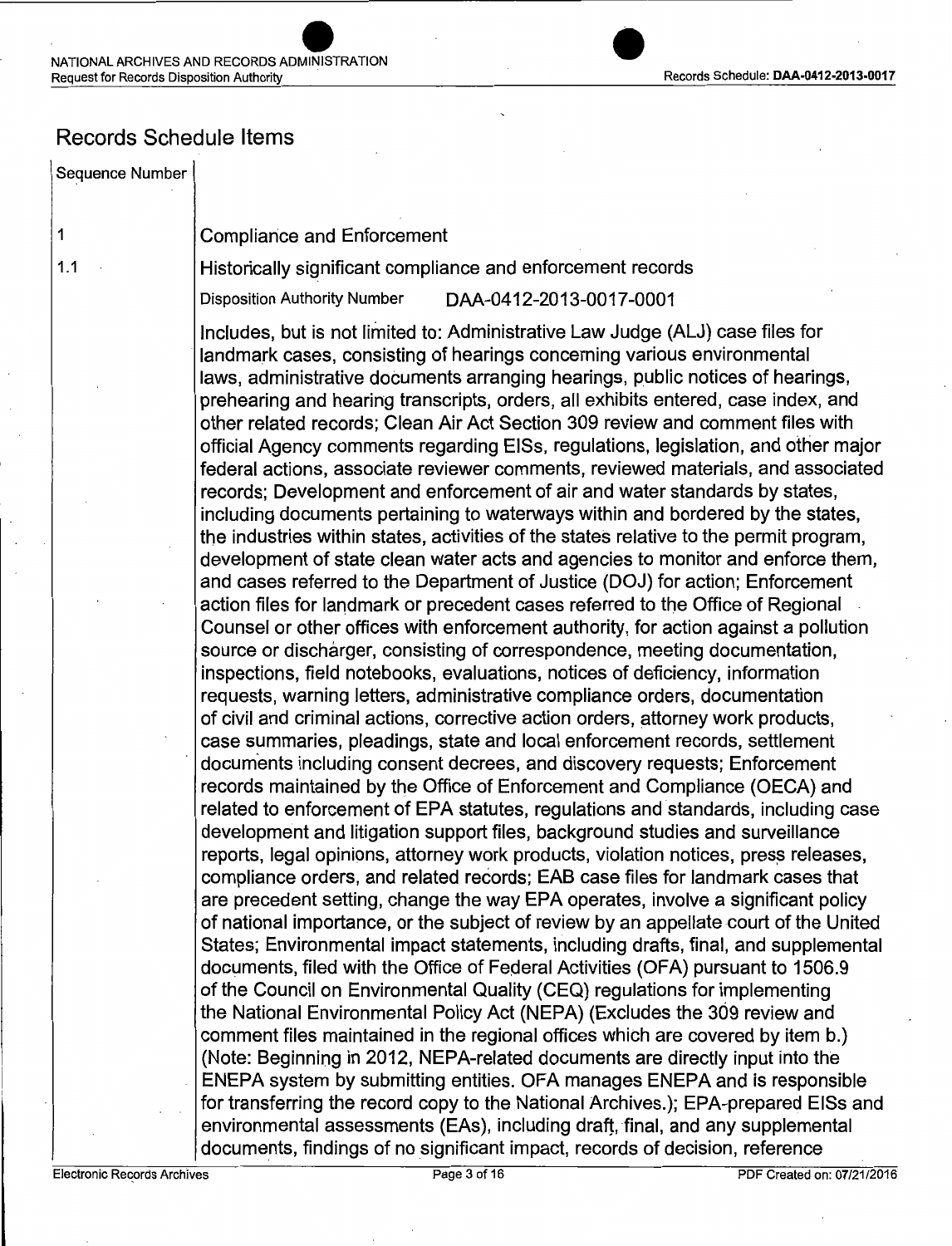materials and documents such as notices of intent and availability in the Federal Register, comments on EPA-prepared EISs or EA documents made by interested parties, special studies or supplemental materials related to the EPA-prepared EIS or EA, EPA-prepared categorical exclusions (CEs), any documents related to the distribution of the EPA-prepared CE, special studies or supplemental material related to the EPA-prepared CE; National Historic Preservation Act (NHPA) compliance records documenting EPA's compliance with Section 106 of NHPA, including agreements, correspondence, consulting parties lists, case notes, notification of adverse findings, permit applications, cultural resource surveys (CRS), final criteria of adverse effect report, engineering report, meeting notes, areas of potential effects documentation, and related records; Resource Conservation and Recovery Act (RCRA) corrective action files for RCRA land disposals documenting corrective action measures as imposed through a RCRA permit, RCRA facility assessments (RFA), RCRA facility investigation (RFI), corrective measures studies (CMS), corrective measures implementation (CMI), and related records; and State and local agency air monitoring records used to monitor state and local air pollution programs consisting of quality assurance reports of state and local ambient monitoring networks, national air monitoring station reports (NAMS) and state and local air monitoring station reports (SLAMS), staff reviews, comments on Section 105 grant applications, and audit reports· showing performance of the agencies.

| <b>Final Disposition</b>                                                                                                            | Permanent |
|-------------------------------------------------------------------------------------------------------------------------------------|-----------|
| Item Status                                                                                                                         | Active    |
| Is this item media neutral?                                                                                                         | Yes       |
| Do any of the records covered<br>by this item currently exist in<br>electronic format(s) other than e-<br>mail and word processing? | . Yes     |
| Do any of the records covered<br>by this item exist as structured<br>electronic data?                                               | Yes       |

| <b>Manual Citation</b>                         | <b>Manual Title</b>                                                                                                                                                                                                                                |
|------------------------------------------------|----------------------------------------------------------------------------------------------------------------------------------------------------------------------------------------------------------------------------------------------------|
| EPA 1044 item a                                |                                                                                                                                                                                                                                                    |
| <b>GRS or Superseded Authority</b><br>Citation | $N1-412-07-56/2a(1)(a)$<br>N1-412-07-56/2a(1)(b)<br>$N1-412-07-2/4a(1)(a)$<br>N1-412-07-2/4a(1)(b)<br>$N1-412-07-2/4a(2)(a)$<br>N1-412-07-2/4a(2)(b)<br>$N1-412-07-2/4a(3)(a)$<br>N1-412-07-2/4a(3)(b)<br>N1-412-07-54/6a(1)<br>N1-412-07-54/6a(2) |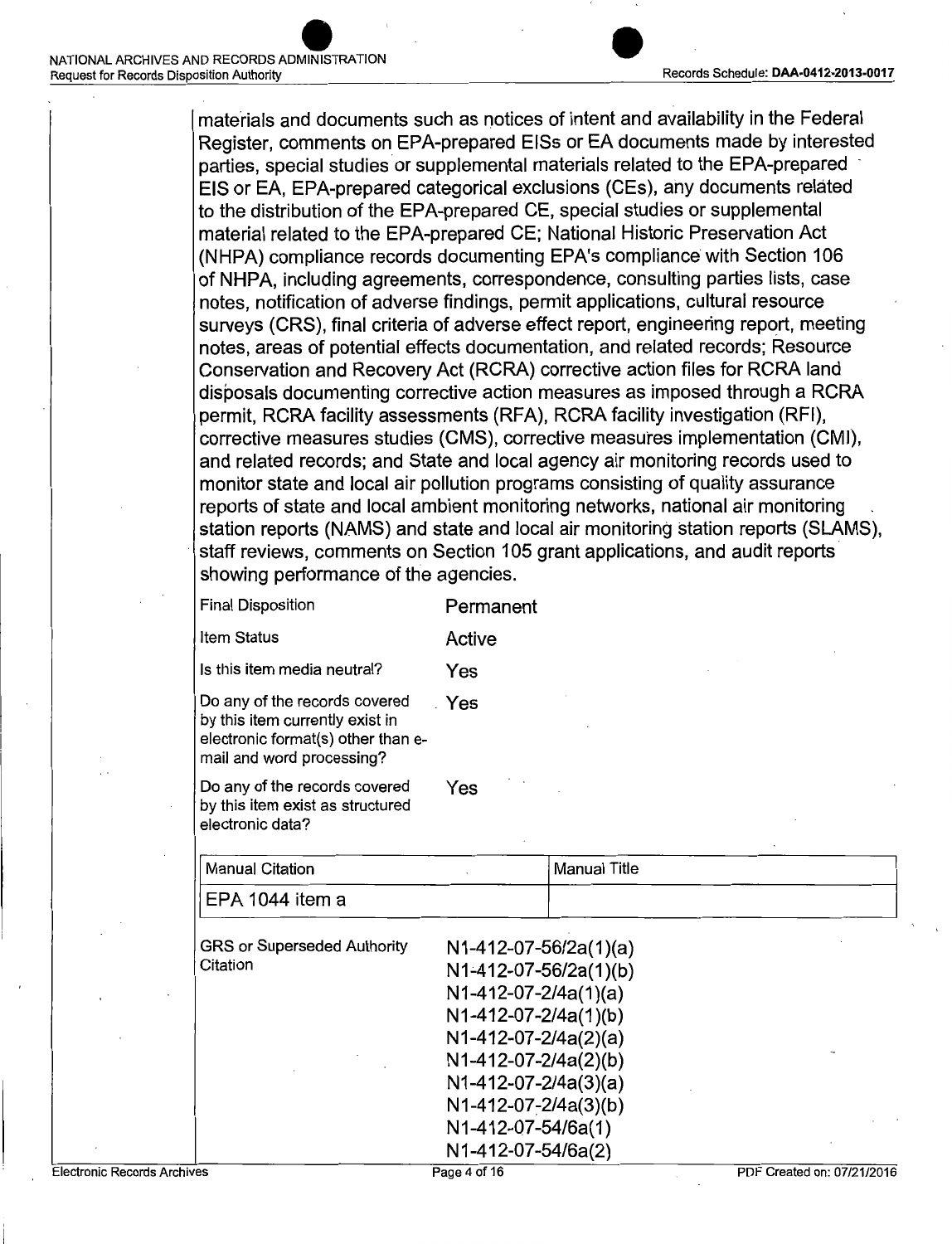

N 1-412-07-2/9c(1) N 1-412-07-2/9c(2) N 1-412-07-59/6a( 1) N1-412-07-59/6a(2) N1-412-07-14a(1) N1-412-07-14a(2)  $N1-412-07-68/1a(2)(a)$ N 1-412-07-68/1a(2)(b) N 1-412-07-68/28( 1) N 1-412-07-68/2a(2) N1-412-07-16b(2)(a) N 1-412-07-16b(2)(b) N1-412-07-17b(1) N 1-412-07-17b(2) N1-412-07-18a(1) N 1-412-07-18a(2) N1-412-07-18b(1) · N1-412-07-18b(2) N1-412-07-19b(1) N 1-412-07-19b(2) N1-412-07-15b(1) N1-412-07-15b(2)

#### Disposition Instruction

If this item has multiple sections, Non-electronic Textual Records indicate here records to which this section apply

Cutoff Instruction Close when activity, project, or case is completed.

Transfer to the National Archives Transfer non-electronic records to the National<br>for Accessioning Archives 15 years after file closure Archives 15 years after file closure.

#### Additional Information

What will be the date span of the Unknown<br>initial transfer of records to the  $\tau$ National Archives?

How frequently will your agency Unknown<br>transfer these records to the Transfer transfer these records to the Transfer of records is ongoing.<br>National Archives?

Transfer of records is ongoing.

#### Disposition Instruction

If this item has multiple sections, Electronic Records indicate here records to which this section apply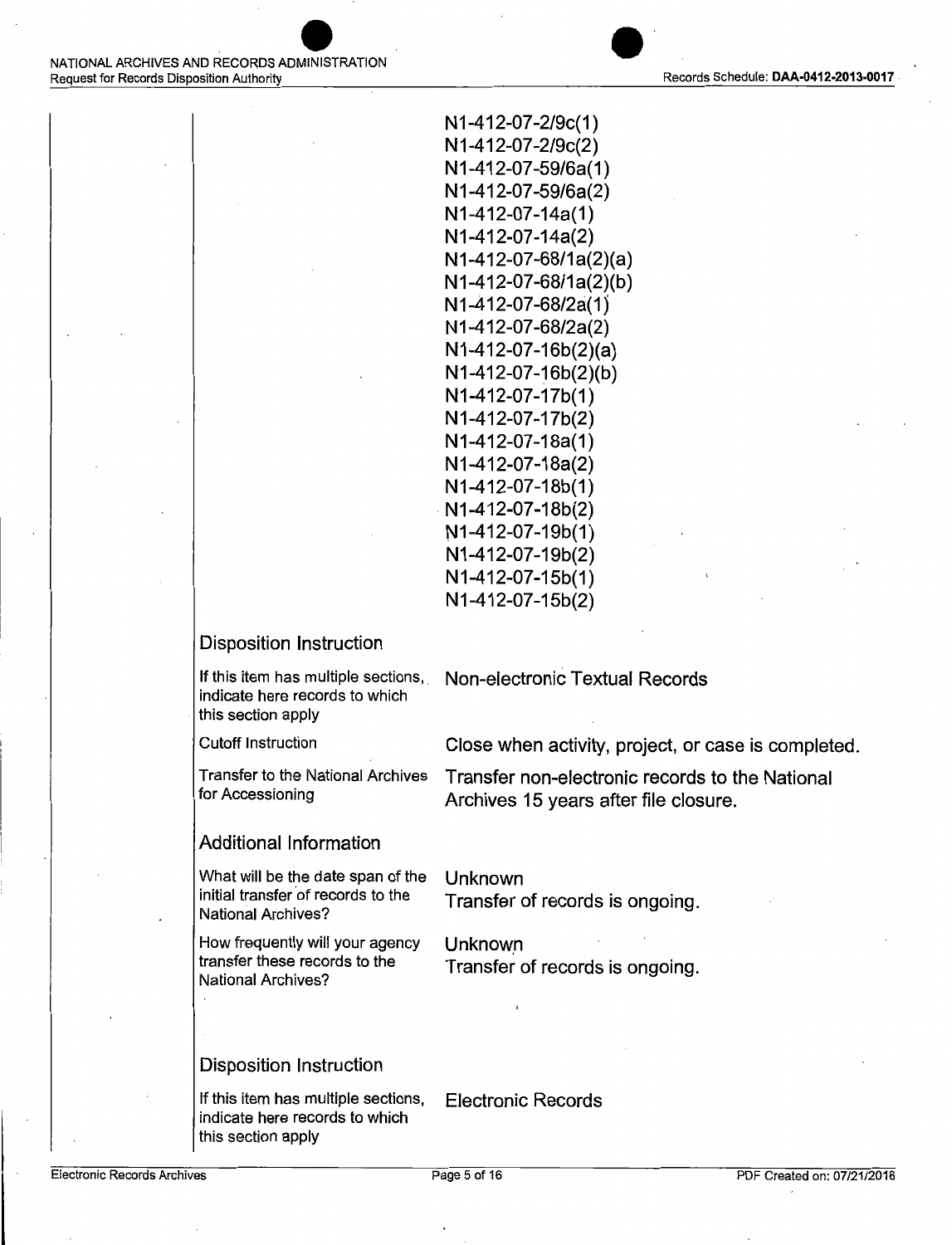Cutoff Instruction Transfer to the National Archives for Accessioning Close when activity, project, or case is completed. Note: NEPA related records created prior to 2012 are paper. From 2012 forward records managed under the system E-NEPA are electronic. Transfer electronic records to the National Archives 15 years after file closure.

#### Additional Information

First year of records accumulation 2012

What will be the date span of the Unknown initial transfer of records to the National Archives?

Prior to transfer, OFA will coordinate with NARA's electronic accessioning unit

How frequently will your agency transfer these records to the National Archives?

Every 1 Years

#### Long-term compliance and enforcement records

Disposition Authority Number DAA-0412-2013-0017-0002

Includes, but is not limited to: Administrative hearing and judicial action case files containing documents on disputed Agency actions heard by Hearing Examiners or ALJs, hearing notices, subpoenas, legal briefs, transcripts, judicial opinions, court orders, decisions by Examiners, as well as technical support files for General Counsel in securing technical data, obtaining and preparing expert witnesses, reading witnesses for testimony, witness lists and resumes, scenarios, technical data references, lab reports, and related records; ALJ case files for routine cases concerning various environmental laws, administrative . documents arranging hearings, public notices of hearings, prehearing and hearing transcripts, orders, all exhibits entered, and other related records; Criminal enforcement counsel cases investigated by the Criminal Investigation Division and prosecuted by DOJ, including legal counsel and policy advice pertaining to specific criminal investigations and criminal prosecution requests and responses for legal interpretations and opinions pertaining to the intent and application of environmental criminal laws and application regulations and policies, and related criminal laws; Criminal investigation records for closed cases that are prosecuted by the DOJ, consisting of completed criminal investigation packages, search warrants, interview reports, investigation reports, lab analyses, indictments, plea agreements, business records, affidavits, and related records; Development and enforcement of air and water standards in states, including submission, progress, and status of standards being enacted into law by states and territories, and submitted to EPA for review and approval; legal interpretations and opinions, copies of state acts or programs, and related records; Enforcement action files for judicial case files where routine legal actions are required, whether a

1.2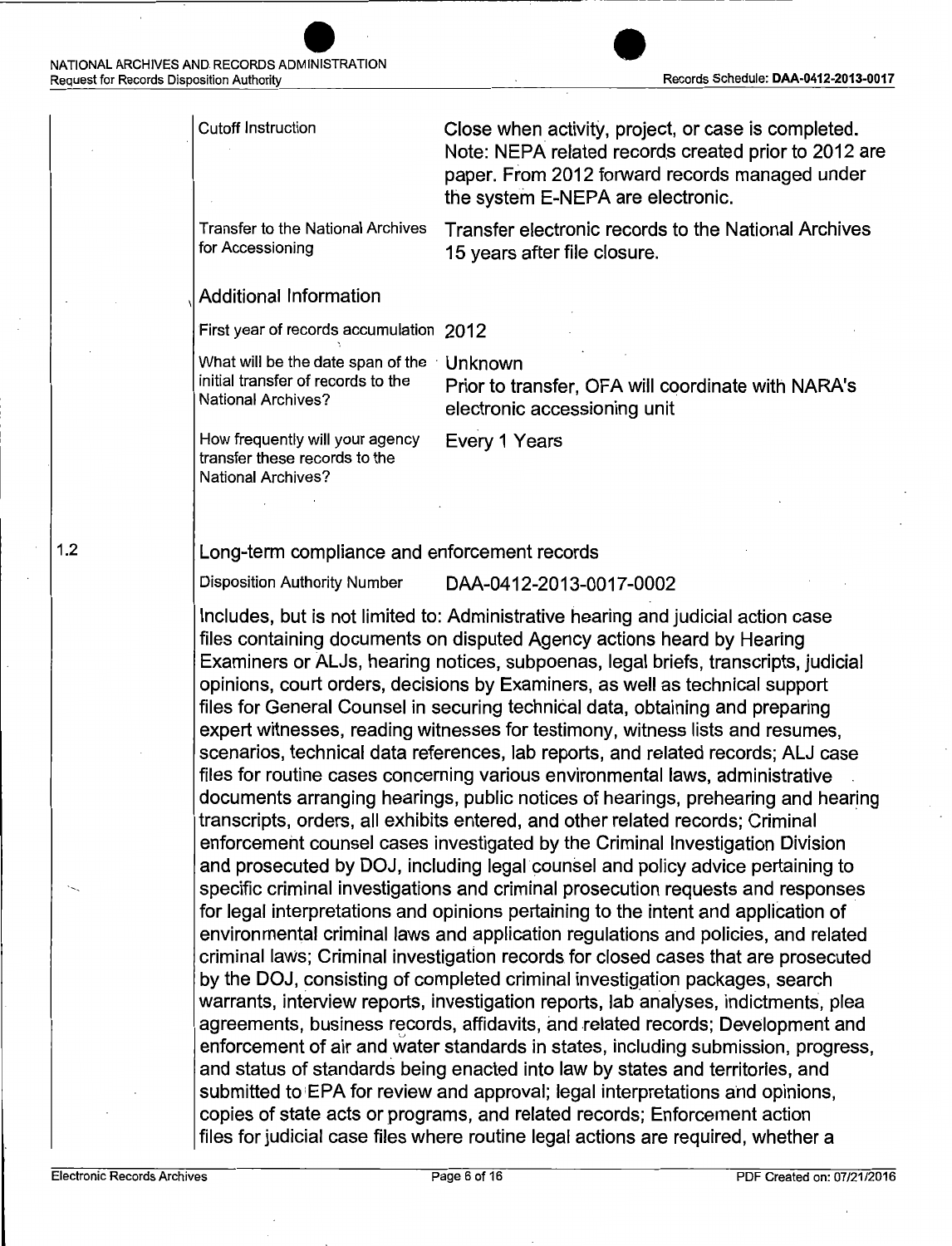formal enforcement action is initiated or not, including cases referred to the Office of Regional Counsel or other offices with enforcement authority, for action against a pollution source or discharger, consisting of correspondence, meeting documentation, inspections, field notebooks, evaluations, notices of deficiency, information requests, warning letters, administrative compliance orders, documentation of civil and criminal actions, corrective action orders, attorney work products, case summaries, pleadings, state and local enforcement records, settlement documents including consent decrees, and discovery requests; Enforcement records maintained by OECA and related to the interim program for controlling air pollutants, compliance monitoring and enforcement program for controlling hazardous waste, control of emissions from automobile engines, and compliance monitoring and enforcement program for controlling toxic substances, including statements of program, analyses of state laws, statements from Attorney General, guidance, policies, strategies, and interim and final authorities; EIS review and comment files maintained in EPA regional offices, including comments made pursuant to Section 309 reviewer comments, a copy of materials reviewed, and other associated materials; and Printouts of pesticide production and distribution data reported under the Federal Insecticide, Fungicide, and Rodenticide Act (FIFRA) with information on pesticide establishments bearing an EPA number and data reported to EPA on quantities produced or distributed for each pesticide.

| <b>Final Disposition</b>                                                                                                            | Temporary |
|-------------------------------------------------------------------------------------------------------------------------------------|-----------|
| <b>Item Status</b>                                                                                                                  | Active    |
| Is this item media neutral?                                                                                                         | Yes       |
| Do any of the records covered<br>by this item currently exist in<br>electronic format(s) other than e-<br>mail and word processing? | Yes       |
| Do any of the records covered<br>by this item exist as structured<br>electronic data?                                               | Yes       |

| <b>Manual Citation</b>             |                    | <b>Manual Title</b> |
|------------------------------------|--------------------|---------------------|
| EPA 1044 item b                    |                    |                     |
| <b>GRS or Superseded Authority</b> | N1-412-07-2/9b     |                     |
| Citation                           | N1-412-07-67/1c    |                     |
|                                    | N1-412-07-67/3a    |                     |
|                                    | N1-412-07-50/12a   |                     |
|                                    | N1-412-07-68/1a(1) |                     |
|                                    | N1-412-07-21/1a(3) |                     |
|                                    | N1-412-07-21/1b    |                     |
|                                    | N1-412-07-16a      |                     |
|                                    | N1-412-07-16b(1)   |                     |

N1-412-07-16b(3) N1-412-07-17a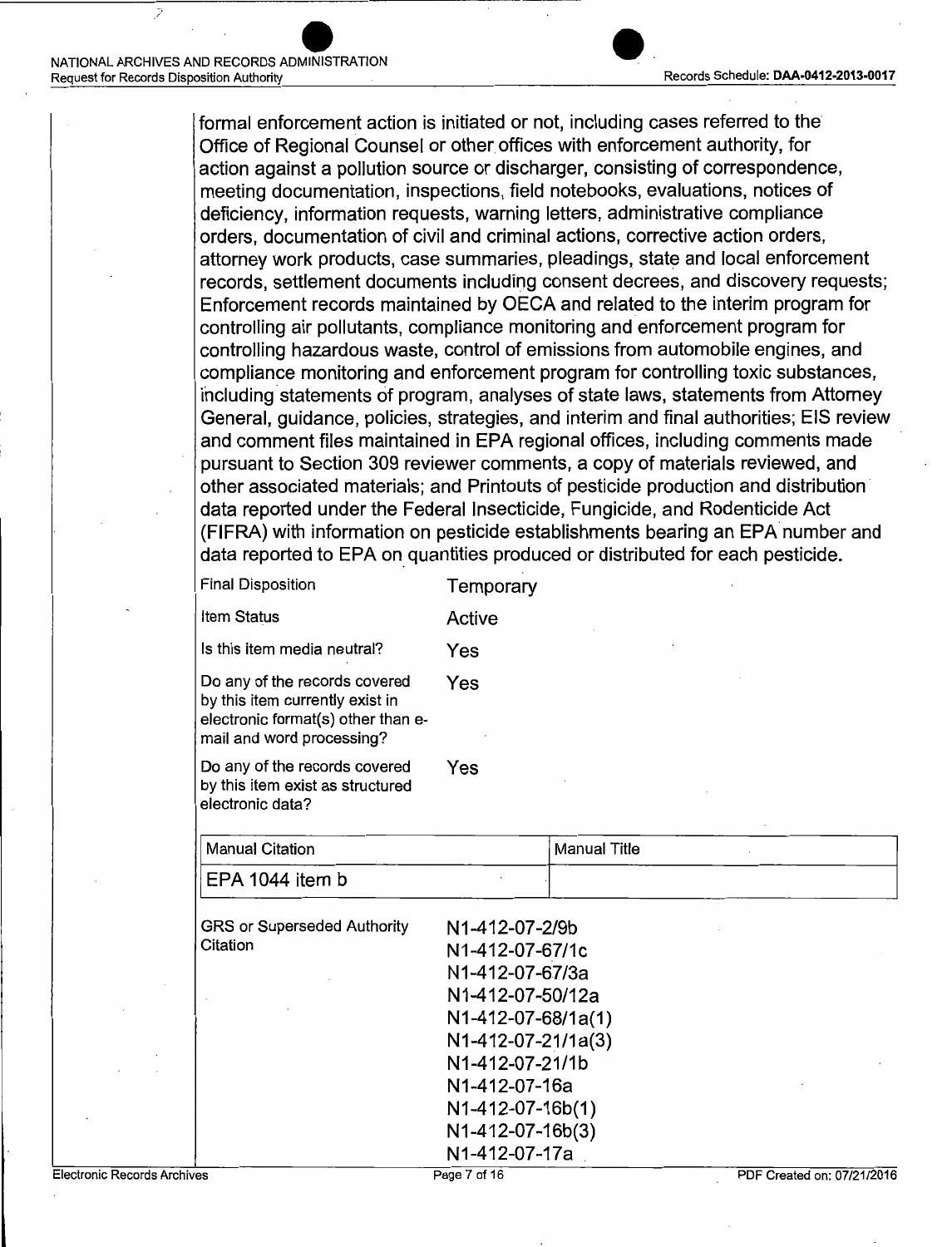

N1-412-07-19a N 1-412-07-20a N1-412-07-15a N1-412-08-16a(1 )(a) N1-412-08-16a(1 )(b)

Disposition Instruction

Cutoff Instruction Close when activity, project, or case is completed.

Retention Period **Destroy 20 year(s)** after file closure.

Additional Information

GAO Approval Not Required

Routine compliance and enforcement records

Disposition Authority Number DAA-0412-2013-0017-0003

Includes, but is not limited to: Criminal enforcement counsel cases investigated by the Criminal Investigation Division for which targets were identified, but DOJ declined to prosecute, including legal counsel and policy advice pertaining to specific criminal investigations and criminal prosecutions; Criminal investigation records for closed cases where targets were identified, but the DOJ declined to prosecute, consisting of completed criminal investigation packages, search warrants, interview reports, investigation reports, lab analyses, indictments, plea agreements, business records, affidavits, and related records; Enforcement action files for administrative case files, whether a formal enforcement action is initiated or not, including cases referred to the Office of Regional Counsel or other offices with enforcement authority, for actiori against a pollution source or discharger, consisting of correspondence, meeting documentation, inspections, field notebooks, evaluations, notices of deficiency, information requests, warning letters, administrative compliance orders, documentation of civil and criminal actions, corrective action orders, attorney work products, case summaries, pleadings, state and local enforcement records, settlement documents including consent decrees, and discovery requests; Enforcement records maintained by OECA and related to motor vehicles rulemaking and vehicles and eng'ines imported for sale and use, including records on fuels; Enforcement records maintained by OECA and related to the collection of pesticide samples, the laboratory analysis of the samples, the conformity of the packages and labeling to standards and sample content, discovery of violations, and enforcement of activities; Enforcement records maintained by OECA and related to the emission control program, including the development, application, and suspension of guidelines and rules for better control of the emissions from automobile engines, records pertaining to the design and operation of programs for mobile units in production or planned for production, and records pertaining to vehicles or motors already-in-use; EAB case files excluding those covered in item a, including permit appeals, enforcement appeals, and Comprehensive.Environmental

1.3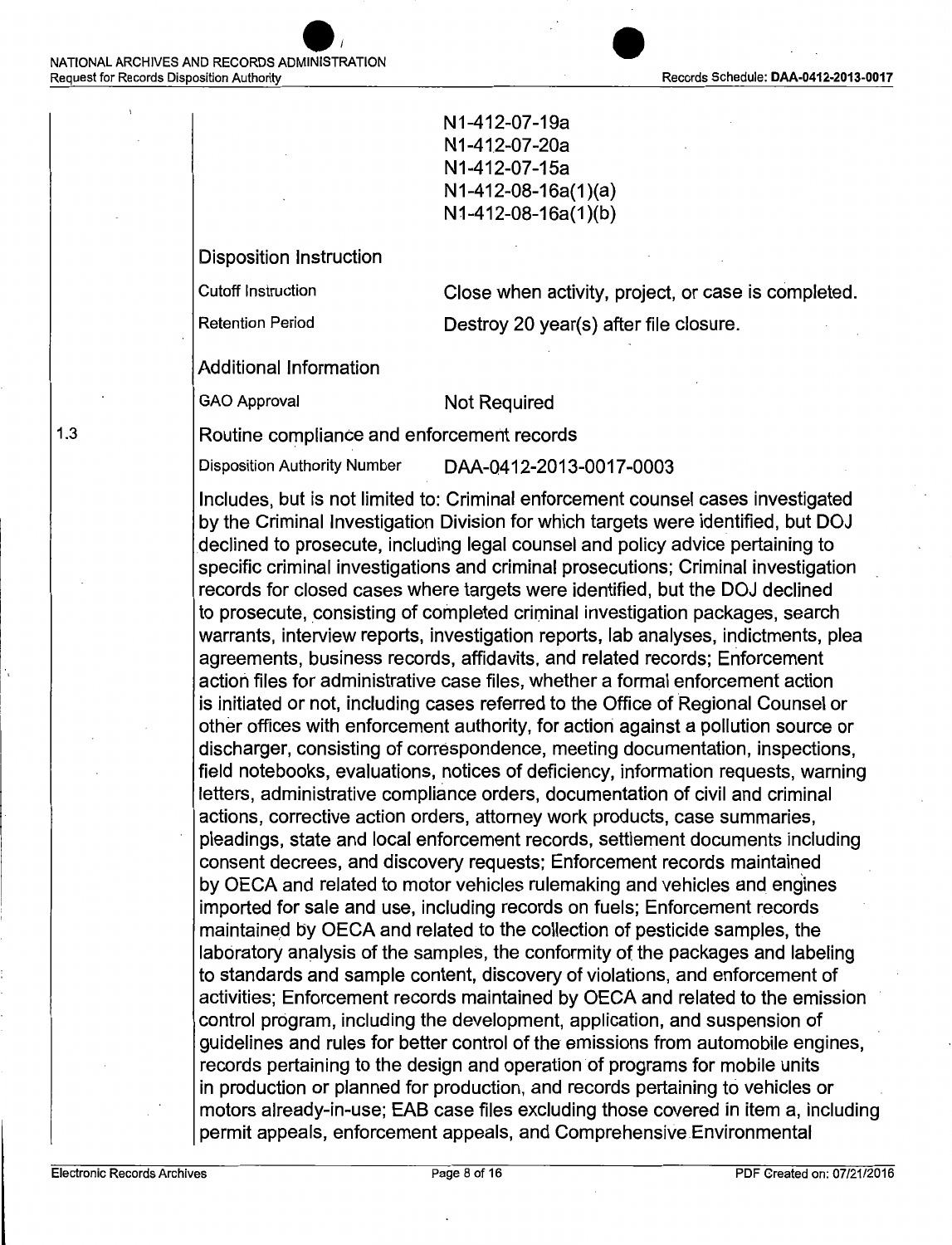

Response, Compensation, and Liability Act (CERCLA) reimbursement petitions filed pursuant to CERCLA Sec. 106(b), petitions and responses, pleadings, motions or correspondence filed in connection with a petition, notices of appeals, appellate briefs, exhibits, oral argument transcripts, orders, and preliminary and final decisions of the EAB; Environmental impact assessments of nongovernmental activities, including tourism, in Antarctica, preliminary environmental review memoranda (PERMs), initial environmental evaluations (IEEs), and comprehensive environmental evaluations (CEEs) completed by operators of nongovernmental expeditions organized in or proceeding from the United States to Antarctica; External discrimination complaints related to civil rights violations filed by individuals or groups alleging that their civil rights have been violated by EPAfunded entities, complaints, correspondence, reports, exhibits, notices, depositions, transcripts, and other related records; Federal agency liaison files for special projects, including projects conducted or coordinated by federal agency liaison staff (e.g., interagency task force activities, multiagency activities and reports, Government Accountability Office (GAO) reports, and other related project reports; Federal facilities data system consisting of reports showing the status of pollution abatement efforts by federal agencies, including reports submitted under Office of Management and Budget (OMB) Circular A-106; Permit appeal files documenting the appeal process of permits issued by EPA regional offices, including copies of the administrative record, requests for evidentiary hearings, responses and/ or petitions for review and responses, reply briefs, hearing transcripts, research documents, settlement records, orders, motions and final decisions of the Regional Administrator, ALJ and/or EAB; RCRA corrective action files for corrective actions except RCRA land disposals (item a); Records of legal counsel and policy advice by criminal and civil enforcement attorneys that is not enforcement case specific, · such as legal opinions or policy advice that apply to more than one case, or to the other mission-related activities of the enforcement and compliance assurance program; and State 305(b) water quality reports prepared by state governments and submitted to EPA for review and analysis and transmission to Congress as required by the Clean Water Act, as amended.

| <b>Final Disposition</b>                                                                                                            | Temporary |
|-------------------------------------------------------------------------------------------------------------------------------------|-----------|
| Item Status                                                                                                                         | Active    |
| Is this item media neutral?                                                                                                         | Yes       |
| Do any of the records covered<br>by this item currently exist in<br>electronic format(s) other than e-<br>mail and word processing? | Yes -     |
| Do any of the records covered<br>by this item exist as structured<br>electronic data?                                               | Yes       |
| <b>Manual Citation</b>                                                                                                              |           |
|                                                                                                                                     |           |

| Manual Citation             | Manual Title |  |
|-----------------------------|--------------|--|
| $\parallel$ EPA 1044 item c |              |  |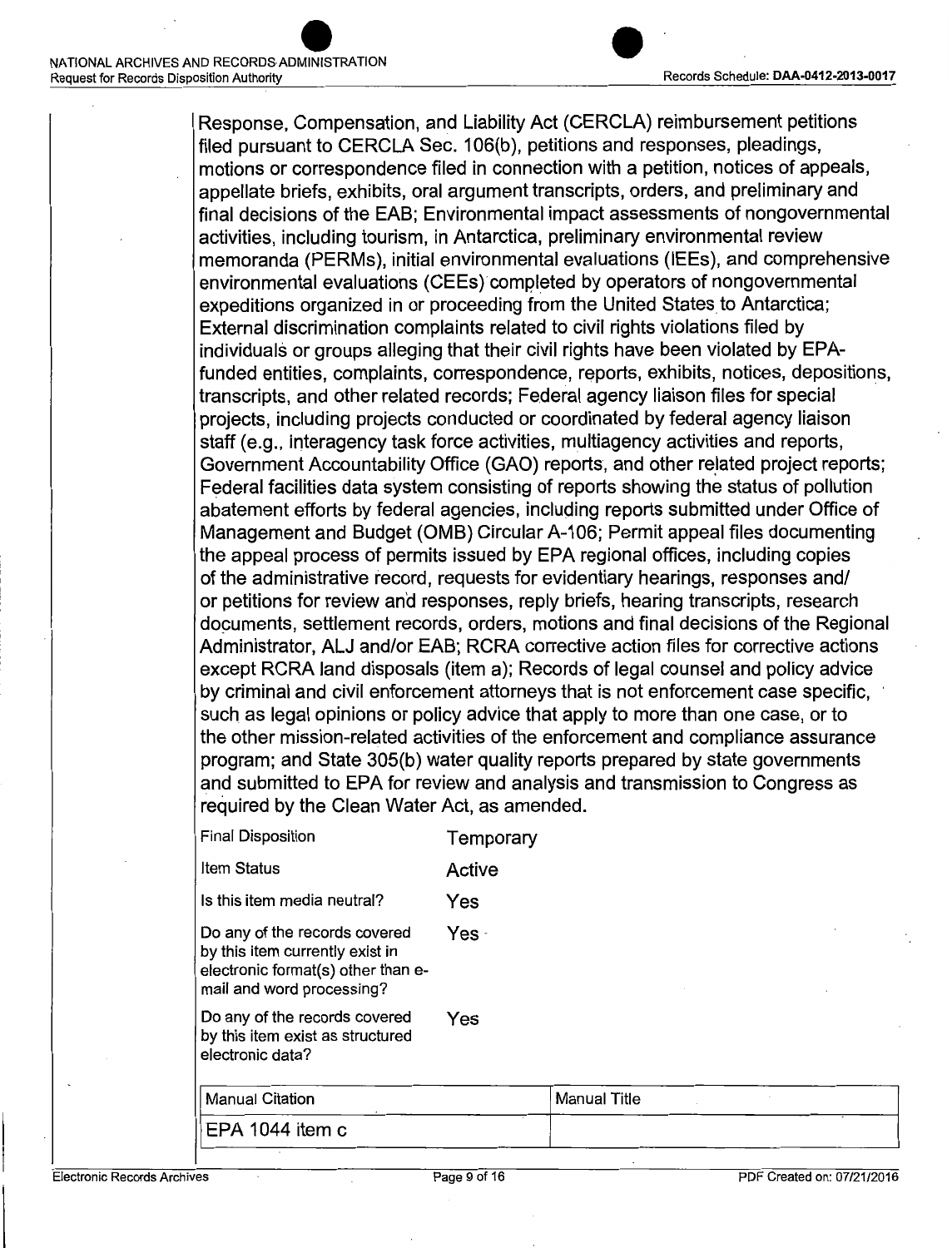| <b>GRS or Superseded Authority</b> | N1-412-06-28a      |
|------------------------------------|--------------------|
| Citation                           | N1-412-07-56/1a    |
|                                    | N1-412-07-54/6b    |
|                                    | N1-412-07-2/9a     |
|                                    | N1-412-07-67/1b    |
|                                    | N1-412-07-22/3a    |
|                                    | N1-412-07-58/7a    |
|                                    | N1-412-07-68/5a    |
|                                    | N1-412-07-56/3a    |
|                                    | N1-412-07-56/6b    |
|                                    | N1-412-07-21/1a(2) |
|                                    | N1-412-07-21/2a    |
|                                    | N1-412-07-21/3a    |
|                                    | N1-412-07-21/4a    |
|                                    |                    |

Disposition Instruction

Cutoff Instruction Close when activity, project, or case is completed.

Retention Period **Destroy 10 year(s)** after file closure.

Additional Information

#### GAO Approval Not Required

Short-term compliance and enforcement records

Disposition Authority Number DAA-0412-20·13-0017-0004

Includes, but is not limited to: 309 review report of data summarizing official 309 reviews, Federal Register notices, and associated records; Air quality management files maintained in regional offices, including annual air quality data reports, air quality modeling reports, annual source emissions and state action reports, prevention of significant air quality deterioration (PSD) nonapplicability files, notification forms, Section 109(j) consistency reports, correspondence, and related records; Compliance files consisting of records used to determine compliance with pollution regulations and to recommend legal enforcement actions, if necessary, compliance schedules, inspections, reports, correspondence, inventories, sampling and analytical data, field notebooks, notices of noncompliance, and compliance orders that do not result in enforcement actions; Criminal enforcement counsel cases investigated by the Criminal Investigation Division, but not referred to DOJ because no targets were identified, including legal counsel and policy advice pertaining to specific criminal investigations and criminal prosecutions; criminal investigation records for closed cases that are investigated but not referred to the DOJ because no targets were identified or allegations were unfounded, consisting of completed criminal investigation packages, search warrants, interview reports, investigation reports, lab analyses, indictments, plea agreements, business records, affidavits, and related records; Executive orders and OMB circulars review and comments file, including EPA evaluations and comments originated or



1.4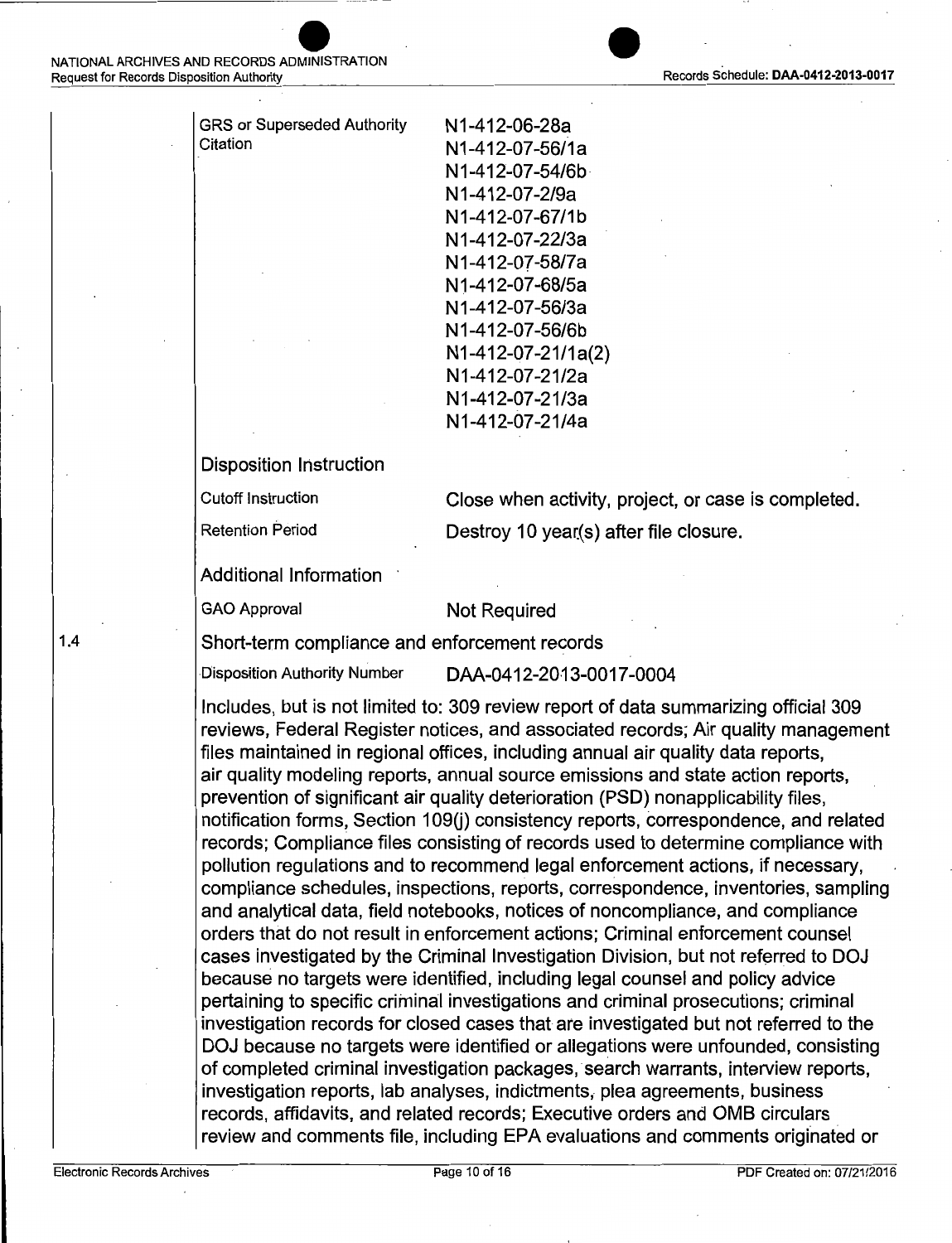coordinated by other federal agencies, correspondence, evaluation documents, and responses; Federal facilities monitoring files containing information used to monitor the environmental controls in use at installations and facilities operated by the federal government and military installations, including correspondence with the facilities, survey reports showing inventory of pollution control equipment in use, discharges, and other facts (excludes: site-speeific records relating to hazardous waste sites at federal facilities submitted for preliminary assessments covered by schedule 1036); Federal facilities referrals records related to the referral and processing of requests from federal actions in federal installations that might affect the environment, correspondence and worksheets, reports showing actions proposed and taken, and other related records; Federal Register notices for EIS filing; and Import and export notifications documenting the decisions regarding the importation of hazardous waste into the United States and the exportation of hazardous waste to foreign countries, notifications to export or import filed by a facility, manifests, correspondence to the country involved and responses, acknowledgement of consent letters to the facility allowing or denying import or export, and related reports.

| <b>Final Disposition</b>                                                                                                            | Temporary |
|-------------------------------------------------------------------------------------------------------------------------------------|-----------|
| <b>Item Status</b>                                                                                                                  | Active    |
| Is this item media neutral?                                                                                                         | Yes       |
| Do any of the records covered<br>by this item currently exist in<br>electronic format(s) other than e-<br>mail and word processing? | Yes       |
| Do any of the records covered<br>by this item exist as structured<br>electronic data?                                               | Yes       |
| 14.117117                                                                                                                           |           |

| <b>Manual Citation</b> | <b>Manual Title</b> |
|------------------------|---------------------|
| EPA 1044 item d        |                     |

| <b>GRS or Superseded Authority</b><br>Citation | N1-412-08-16a(2)<br>N1-412-07-1/4a<br>N1-412-07-67/1a<br>N1-412-07-1/10a<br>N1-412-07-59/2a<br>N1-412-08-3a<br>N1-412-07-56/4a<br>N1-412-07-56/6a<br>N1-412-07-21/1a(1) |
|------------------------------------------------|-------------------------------------------------------------------------------------------------------------------------------------------------------------------------|
| Disposition Instruction                        |                                                                                                                                                                         |
|                                                |                                                                                                                                                                         |
| <b>Cutoff Instruction</b>                      | Close when case is completed or end of calendar<br>vear.                                                                                                                |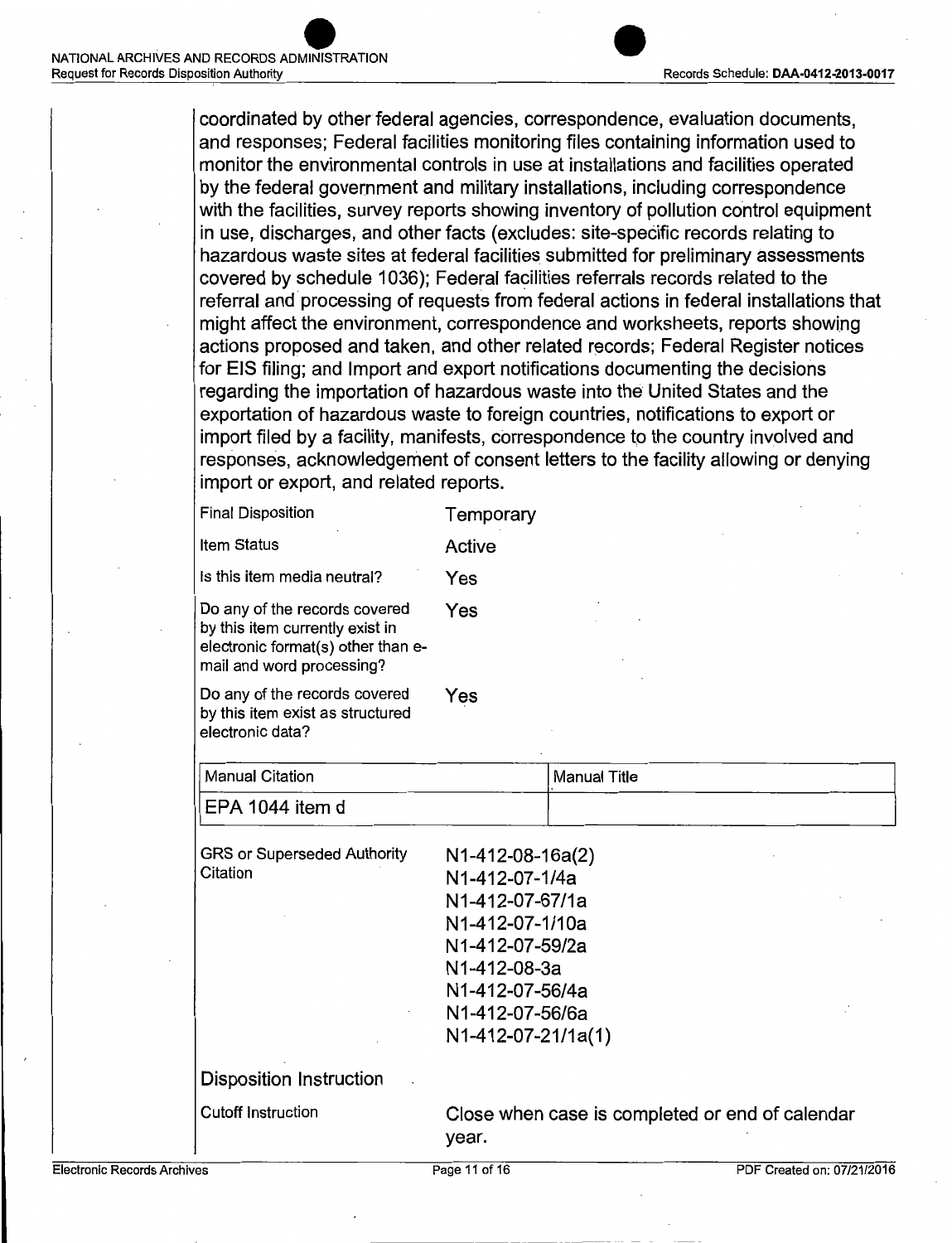|     | <b>Retention Period</b>                                                                                                             |                                                                          | Destroy 5 year(s) after file closure.                                                                                                                                                                                                                                                                                                                                                                                                                                                                              |
|-----|-------------------------------------------------------------------------------------------------------------------------------------|--------------------------------------------------------------------------|--------------------------------------------------------------------------------------------------------------------------------------------------------------------------------------------------------------------------------------------------------------------------------------------------------------------------------------------------------------------------------------------------------------------------------------------------------------------------------------------------------------------|
|     | <b>Additional Information</b>                                                                                                       |                                                                          |                                                                                                                                                                                                                                                                                                                                                                                                                                                                                                                    |
|     | <b>GAO Approval</b>                                                                                                                 | <b>Not Required</b>                                                      |                                                                                                                                                                                                                                                                                                                                                                                                                                                                                                                    |
| 1.5 | Other compliance and enforcement records                                                                                            |                                                                          |                                                                                                                                                                                                                                                                                                                                                                                                                                                                                                                    |
|     | <b>Disposition Authority Number</b>                                                                                                 |                                                                          | DAA-0412-2013-0017-0005                                                                                                                                                                                                                                                                                                                                                                                                                                                                                            |
|     | compliance, federal facilities compliance, and related records.                                                                     |                                                                          | Includes, but is not limited to: Enforcement records maintained by OECA and<br>related to motor vehicles and motor vehicle engines, including import declarations<br>forms, declarations of conformity, code sheets for import declarations, and listings<br>of imported vehicle identification numbers; and Federal agency liaison files used<br>to monitor and coordinate EPA contacts and activities with other federal agencies<br>for specific federal agency actions, correspondence with the agencies, NEPA |
|     | <b>Final Disposition</b>                                                                                                            | Temporary                                                                |                                                                                                                                                                                                                                                                                                                                                                                                                                                                                                                    |
|     | <b>Item Status</b>                                                                                                                  | Active                                                                   |                                                                                                                                                                                                                                                                                                                                                                                                                                                                                                                    |
|     | Is this item media neutral?                                                                                                         | Yes                                                                      |                                                                                                                                                                                                                                                                                                                                                                                                                                                                                                                    |
|     | Do any of the records covered<br>by this item currently exist in<br>electronic format(s) other than e-<br>mail and word processing? | Yes                                                                      |                                                                                                                                                                                                                                                                                                                                                                                                                                                                                                                    |
|     | Do any of the records covered<br>by this item exist as structured<br>electronic data?                                               | Yes                                                                      |                                                                                                                                                                                                                                                                                                                                                                                                                                                                                                                    |
|     | Manual Citation                                                                                                                     |                                                                          | <b>Manual Title</b>                                                                                                                                                                                                                                                                                                                                                                                                                                                                                                |
|     | EPA 1044 item e                                                                                                                     |                                                                          |                                                                                                                                                                                                                                                                                                                                                                                                                                                                                                                    |
|     | <b>GRS or Superseded Authority</b><br>Citation                                                                                      | N1-412-07-56/6a<br>N1-412-07-21/5a<br>N1-412-07-21/5b<br>N1-412-07-21/5c |                                                                                                                                                                                                                                                                                                                                                                                                                                                                                                                    |
|     | <b>Disposition Instruction</b>                                                                                                      |                                                                          |                                                                                                                                                                                                                                                                                                                                                                                                                                                                                                                    |
|     | <b>Cutoff Instruction</b>                                                                                                           |                                                                          | Close when activity, project, or case is completed, or<br>when no longer needed for current agency business.                                                                                                                                                                                                                                                                                                                                                                                                       |
|     | <b>Retention Period</b>                                                                                                             |                                                                          | Destroy 1 year(s) after file closure.                                                                                                                                                                                                                                                                                                                                                                                                                                                                              |
|     | <b>Additional Information</b>                                                                                                       |                                                                          |                                                                                                                                                                                                                                                                                                                                                                                                                                                                                                                    |
|     | <b>GAO Approval</b>                                                                                                                 | <b>Not Required</b>                                                      |                                                                                                                                                                                                                                                                                                                                                                                                                                                                                                                    |
| 1.6 | Administrative Law Judge's repository file                                                                                          |                                                                          |                                                                                                                                                                                                                                                                                                                                                                                                                                                                                                                    |
|     |                                                                                                                                     |                                                                          |                                                                                                                                                                                                                                                                                                                                                                                                                                                                                                                    |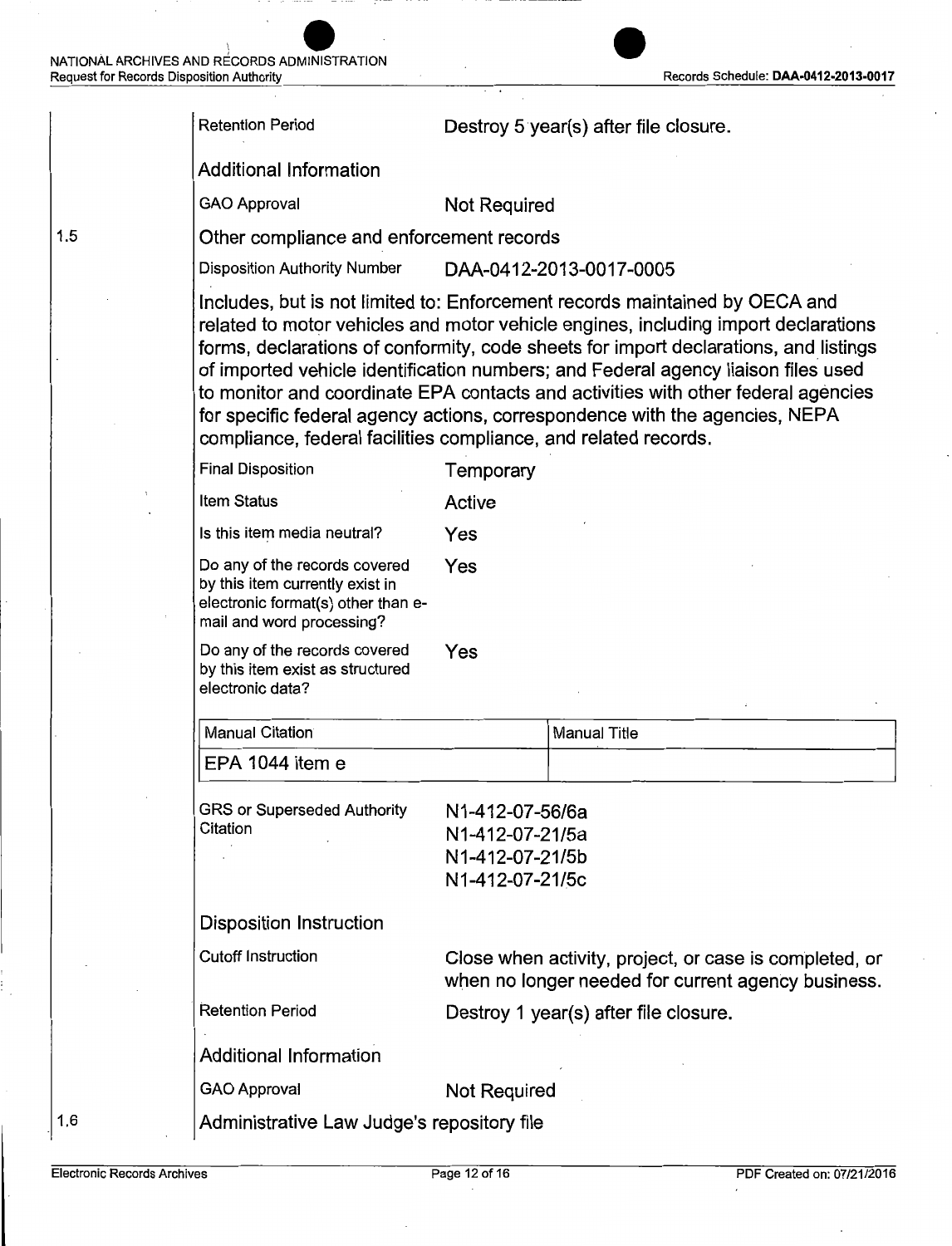| <b>Disposition Authority Number</b>                                                                                                              |                     | DAA-0412-2013-0017-0006                        |  |
|--------------------------------------------------------------------------------------------------------------------------------------------------|---------------------|------------------------------------------------|--|
| Includes: copies of background documents to case files submitted by witnesses or<br>other parties that are not part of the official case record. |                     |                                                |  |
| <b>Final Disposition</b>                                                                                                                         | Temporary           |                                                |  |
| Item Status                                                                                                                                      | Active              |                                                |  |
| Is this item media neutral?                                                                                                                      | Yes                 |                                                |  |
| Do any of the records covered<br>by this item currently exist in<br>electronic format(s) other than e-<br>mail and word processing?              | Yes                 |                                                |  |
| Do any of the records covered<br>by this item exist as structured<br>electronic data?                                                            | Yes                 |                                                |  |
| <b>Manual Citation</b>                                                                                                                           |                     | <b>Manual Title</b>                            |  |
| EPA 1044 item f                                                                                                                                  |                     |                                                |  |
| <b>GRS or Superseded Authority</b><br>Citation                                                                                                   | N1-412-07-68/3a     |                                                |  |
| <b>Disposition Instruction</b>                                                                                                                   |                     |                                                |  |
| <b>Cutoff Instruction</b>                                                                                                                        |                     | Close upon completion or termination of case.  |  |
| <b>Retention Period</b>                                                                                                                          |                     | Return to submitting party after file closure. |  |
| <b>Additional Information</b>                                                                                                                    |                     |                                                |  |
| <b>GAO Approval</b>                                                                                                                              | <b>Not Required</b> |                                                |  |
|                                                                                                                                                  |                     |                                                |  |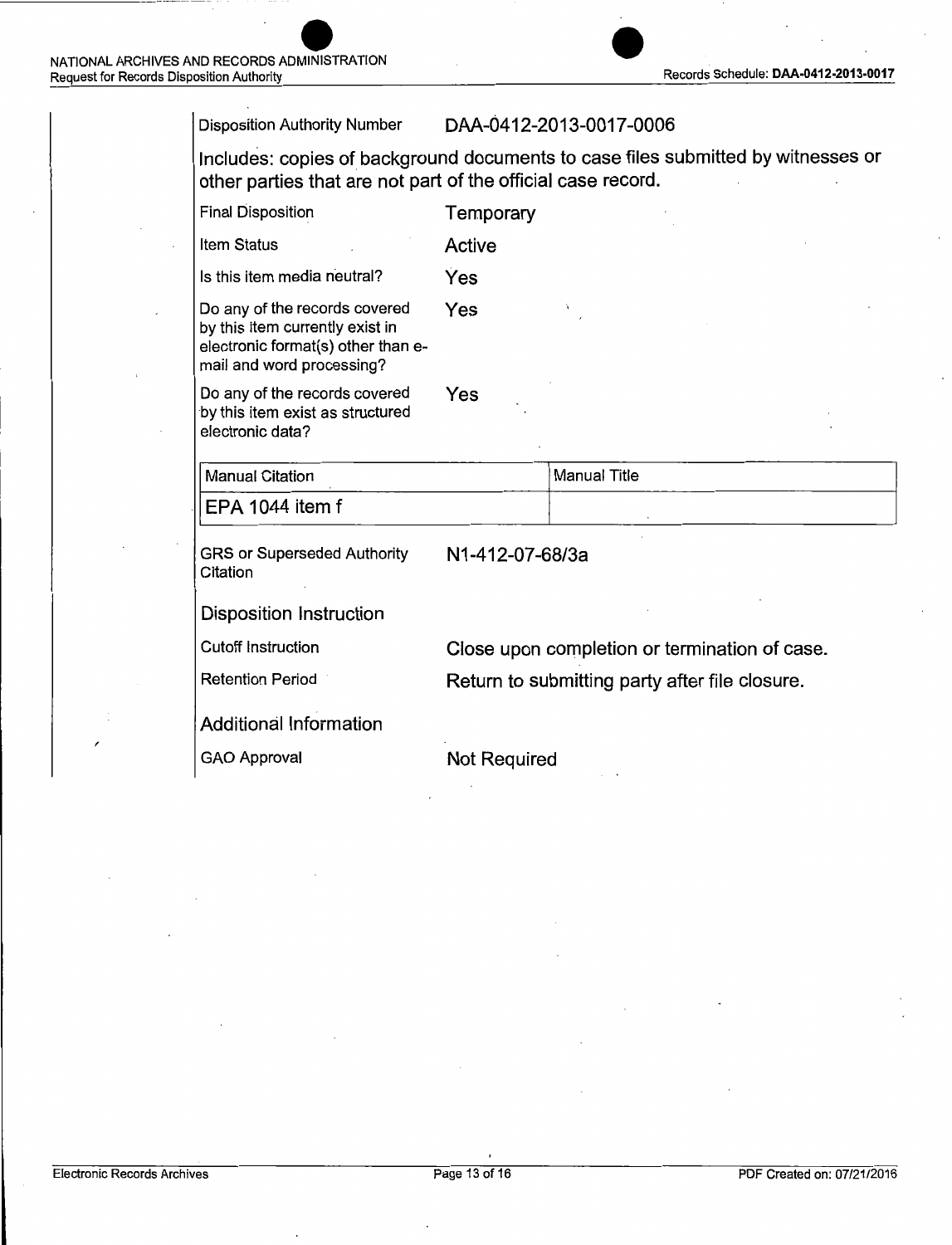### Agency Certification

I hereby certify that I am authorized to act for this agency in matters pertaining to the disposition of its records and that the records proposed for disposal in this schedule are not now needed for the business of the agency or will not be needed after the retention periods specified.

### Signatory Information

| <b>Date</b> | <b>Action</b>                        | <b>By</b>              | <b>Title</b>                            | Organization                                                                                             |
|-------------|--------------------------------------|------------------------|-----------------------------------------|----------------------------------------------------------------------------------------------------------|
| 08/09/2013  | Certify                              | John Ellis             | <b>Agency Records Off</b><br>icer       | <b>Office of Environmental</b><br>Information - Office of<br><b>Information Collection</b>               |
| 11/14/2013  | <b>Return for Revisio</b><br>n       | <b>Henry Wolfinger</b> | Appraiser                               | <b>National Archives and</b><br><b>Records Administration</b><br>- Records Management<br><b>Services</b> |
| 11/15/2013  | <b>Submit For Certific</b><br>ation  | <b>Sandy York</b>      | <b>Records Information</b><br>Manager V | Office of Environmental<br>Information -<br>records and Content<br><b>Management Branch</b>              |
| 11/18/2013  | Certify <sup>®</sup>                 | John Ellis             | <b>Agency Records Off</b><br>icer       | <b>Office of Environmental</b><br>Information - Office of<br><b>Information Collection</b>               |
| 01/28/2016  | <b>Return for Revisio</b><br>n       | Jessica<br>Blessman    | <b>Appraisal Archivist</b>              | <b>National Archives and</b><br><b>Records Administration</b><br>- Records Management<br><b>Services</b> |
| 01/29/2016  | <b>Return for Revisio</b><br>n       | Jessica<br>Blessman    | <b>Appraisal Archivist</b>              | National Archives and<br><b>Records Administration</b><br>- Records Management<br><b>Services</b>        |
| 02/01/2016  | <b>Submit For Certific</b><br>ation  | Sandy York             | Records Information<br>Manager V        | <b>Office of Environmental</b><br>Information -<br>records and Content<br><b>Management Branch</b>       |
| 02/02/2016  | Return to Submitte   John Ellis<br>r |                        | <b>Agency Records Off</b><br>icer       | <b>Office of Environmental</b><br>Information - Office of<br><b>Information Collection</b>               |
| 02/02/2016  | Submit For Certific<br>ation         | <b>Sandy York</b>      | <b>Records Information</b><br>Manager V | <b>Office of Environmental</b><br>Information -<br>records and Content<br><b>Management Branch</b>       |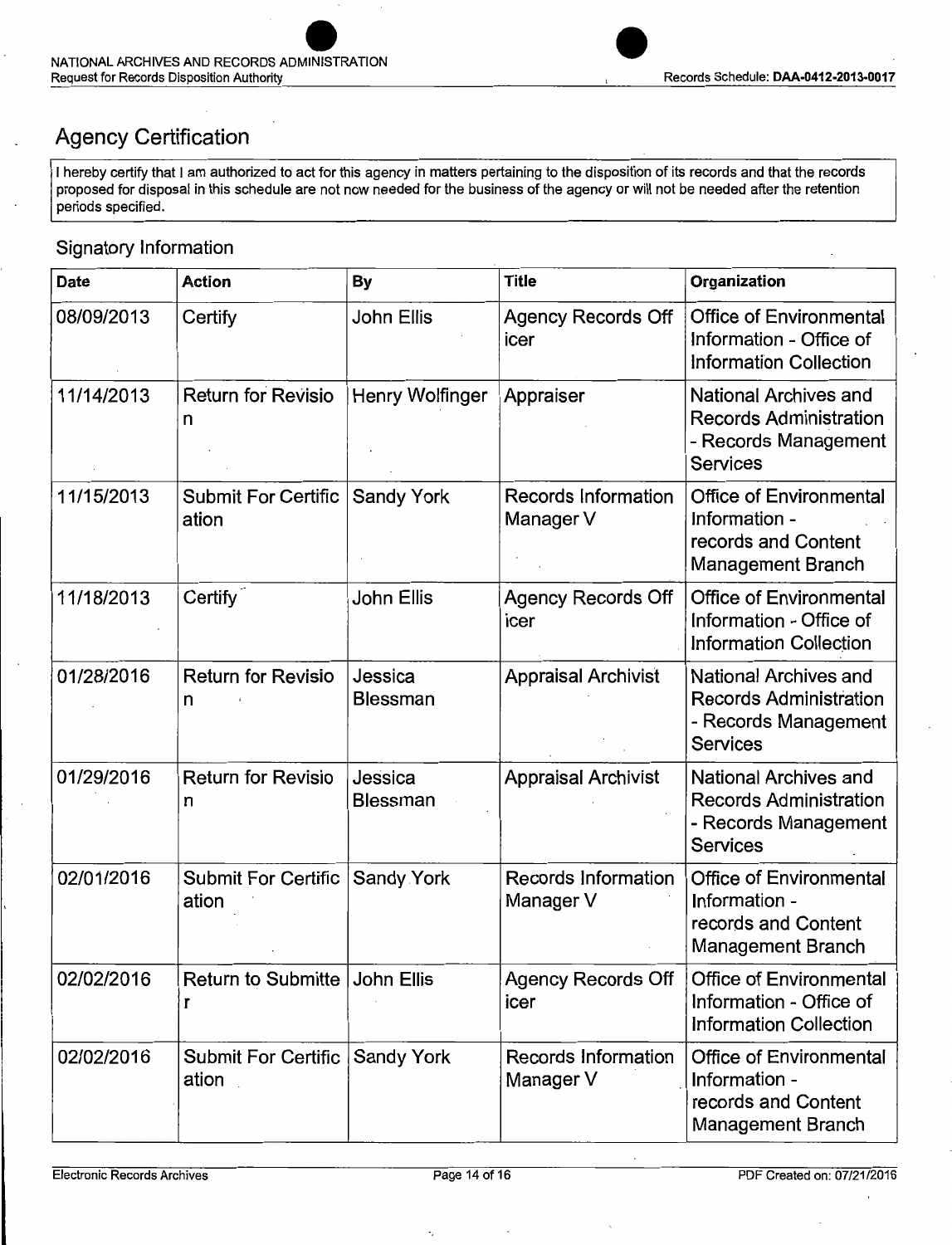

| 02/03/2016 | Certify                             | John Ellis                 | <b>Agency Records Off</b><br>icer                            | <b>Office of Environmental</b><br>Information - Office of<br><b>Information Collection</b>                |
|------------|-------------------------------------|----------------------------|--------------------------------------------------------------|-----------------------------------------------------------------------------------------------------------|
| 05/25/2016 | <b>Return for Revisio</b><br>n      | Jessica<br><b>Blessman</b> | <b>Appraisal Archivist</b>                                   | <b>National Archives and</b><br><b>Records Administration</b><br>- Records Management<br><b>Services</b>  |
| 06/01/2016 | <b>Submit For Certific</b><br>ation | <b>Sandy York</b>          | <b>Records Information</b><br>Manager V                      | <b>Office of Environmental</b><br>Information -<br>records and Content<br><b>Management Branch</b>        |
| 06/02/2016 | Certify                             | <b>John Ellis</b>          | <b>Agency Records Off</b><br>icer                            | <b>Office of Environmental</b><br>Information - Office of<br><b>Information Collection</b>                |
| 06/07/2016 | <b>Submit for Concur</b><br>rence   | Jessica<br>Blessman        | <b>Appraisal Archivist</b>                                   | National Archives and<br><b>Records Administration</b><br>- Records Management<br><b>Services</b>         |
| 06/15/2016 | Concur                              | Margaret<br><b>Hawkins</b> | <b>Director of Records</b><br><b>Management Servic</b><br>es | <b>National Records</b><br>Management Program<br>- ACNR Records<br><b>Management Serivces</b>             |
| 06/16/2016 | Concur                              | Laurence<br><b>Brewer</b>  | Director, National R<br>ecords Management<br>Program         | National Archives and<br><b>Records Administration</b><br>- National Records<br><b>Management Program</b> |
| 06/27/2016 | Approve                             | David Ferriero             | <b>Archivist of the Unite</b><br>d States                    | Office of the Archivist -<br><b>Office of the Archivist</b>                                               |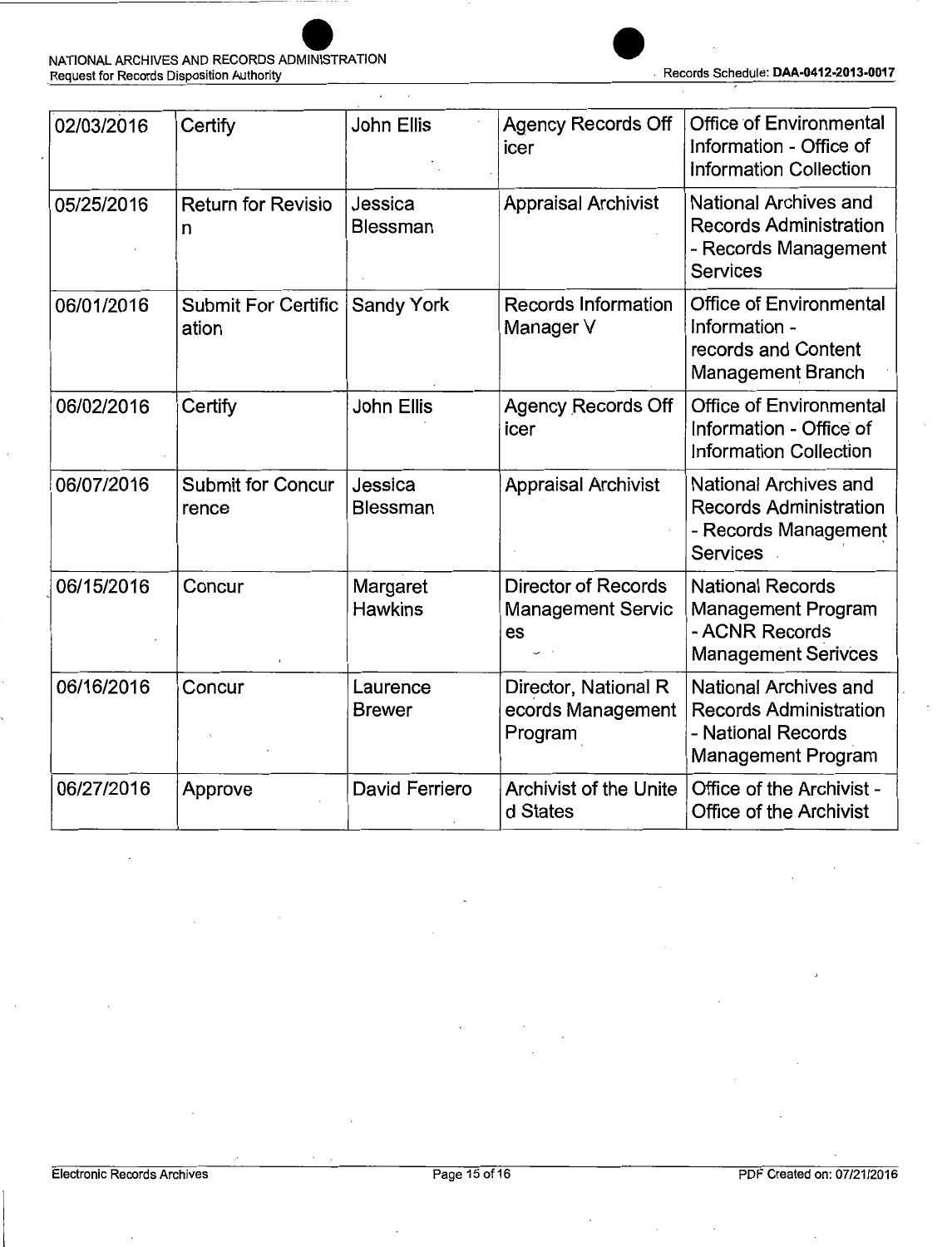# June 30, 2016 Crosswalk for schedule 1044 for schedule  $1044$ <br> $016$ <br> $\ldots$

#### **108 Compliance and Enforcement**

Activities supporting all EPA pollution prevention and control programs through monitoring and oversight of specific individuals, groups, industries, or communities participating in a regulated activity via market mechanisms, command and control features, or other means to control or govern conduct or behavior. Includes: inspections and compliance monitoring as well as direct measurement of pollutants or substances of interest in permitted discharges or in the ambient environment; standard setting and reporting guideline development involving the establishment of allowable limits associated with a regulated activity and the development of reporting requirements necessary to monitor and. control compliance with allowable limits; activities to enforce compliance with regulations through legal means, including criminal investigations and prosecutions; cases of the Environmental Appeals Board; and environmental impact statements (EIS). Excludes permits.

| <b>Previous</b><br><b>Schedule</b>      | <b>Previous Title</b>                                                                                                                       | <b>Previous Retention</b>                                                                                                                                                                                                                                             | <b>New</b><br><b>Schedule</b> |
|-----------------------------------------|---------------------------------------------------------------------------------------------------------------------------------------------|-----------------------------------------------------------------------------------------------------------------------------------------------------------------------------------------------------------------------------------------------------------------------|-------------------------------|
| 083a<br>N1-412-06-<br>28a               | <b>Environmental Appeals Board</b><br>Case Files - Record copy                                                                              | Close inactive records when<br>decision is final Destroy 10<br>years after file closure.                                                                                                                                                                              | 1044c                         |
| 131a<br>N1-412-07-<br>56/1a             | <b>Environmental Impact</b><br>Assessments of<br>Nongovernmental Activities in<br>Antarctica - Record copy                                  | Close inactive records at the<br>completion of the record of<br>decision or withdrawal by the<br>operator. Destroy 10 years<br>after file closure.                                                                                                                    | 1044c                         |
| 133a(1)(a)<br>N1-412-07-<br>56/2a(1)(a) | <b>Environmental Impact</b><br>Statement (EIS) Files - EIS file<br>- Nonelectronic                                                          | Close inactive records at end<br>of review. Transfer to the<br>National Archives in 5 year<br>blocks 10 years after file<br>closure.                                                                                                                                  | 1044a                         |
| 133a(1)(b)<br>N1-412-07-<br>56/2a(1)(b) | <b>Environmental Impact</b><br>Statement (EIS) Files - EIS file<br>- Electronic                                                             | Close inactive records at end<br>of review. Transfer to the<br>National Archives 5 years<br>after file closure, with any<br>related documentation and<br>external finding aids, as<br>specified in 36 CFR 1235.44-<br>1235.50 or standards<br>applicable at the time. | 1044a                         |
| 133a(1)(c)<br>N1-412-07-<br>56/2a(1)(c) | <b>Environmental Impact</b><br>Statement (EIS) Files - EIS file<br>- Electronic copy of records<br>transferred to the National<br>Archives. | Close file upon transfer to the<br>National Archives. Delete<br>after electronic record copy is<br>successfully transferred to<br>the National Archives.                                                                                                              | 1044<br>guidance<br>008a      |
| 133a(2)<br>N1-412-07-<br>56/2a(2)       | <b>Environmental Impact</b><br>Statement (EIS) Files - CEQ<br>Federal Register Report file                                                  | Close inactive records upon<br>completion of the notice of<br>public availability. Destroy<br>weekly folders 2 years after<br>file closure. Destroy Federal<br>Register notices and<br>typesetting requests 10 years<br>after file closure.                           | <b>NA</b>                     |
| 134a(1)(a)<br>N1-412-07-<br>2/4a(1)(a)  | National Environmental Policy<br>Act (NEPA) Preparation Files -<br>Environmental impact                                                     | Close inactive records upon<br>preparation of record of<br>decision or if project is                                                                                                                                                                                  | 1044a                         |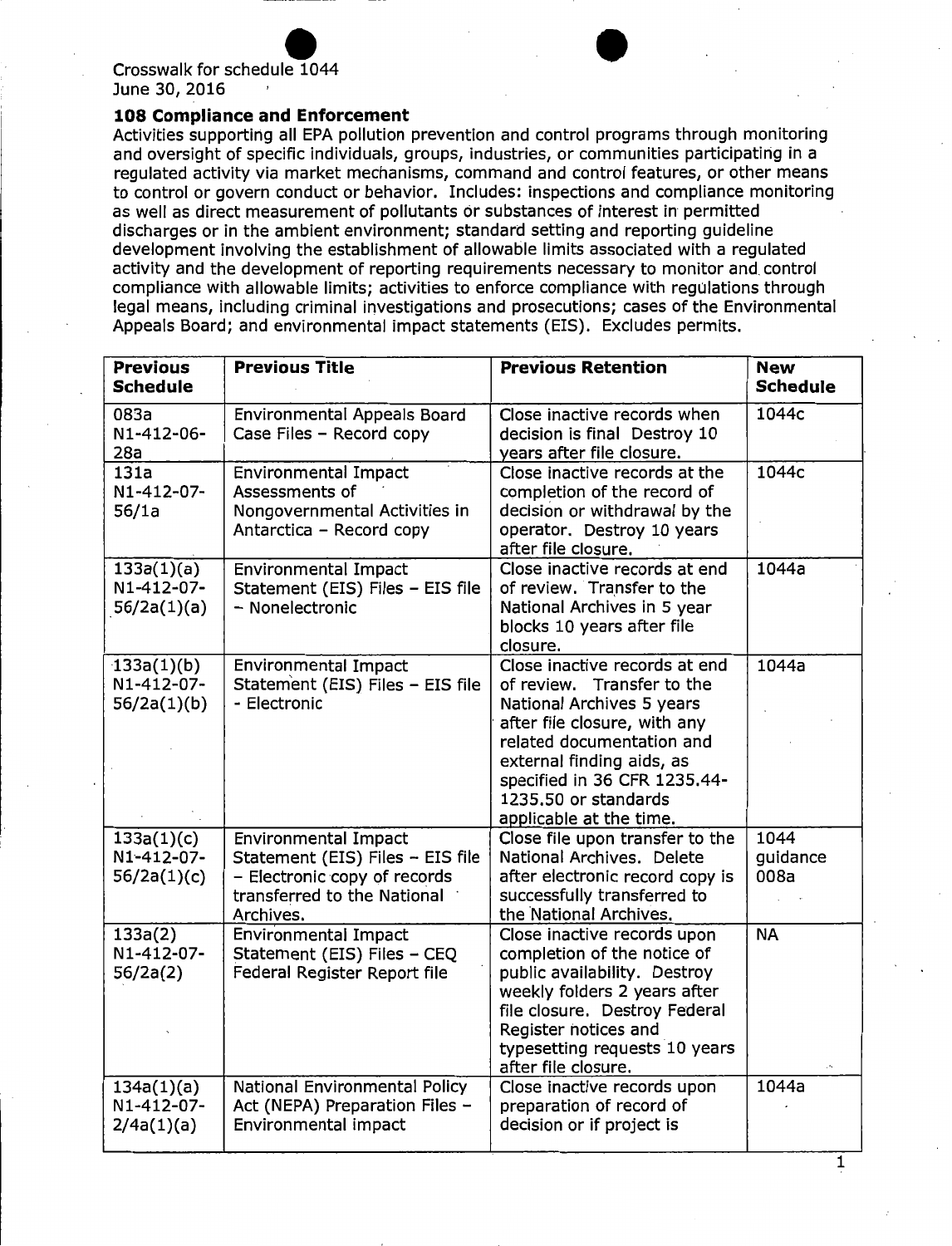

|                                        | Statements (EISs) -<br>Nonelectronic                                                                                                                                                        | withdrawn, upon official<br>notification from the<br>preparing office. Transfer to<br>the National Archives 14<br>years after file closure.                                                                                                                                                                                                                                              |                          |
|----------------------------------------|---------------------------------------------------------------------------------------------------------------------------------------------------------------------------------------------|------------------------------------------------------------------------------------------------------------------------------------------------------------------------------------------------------------------------------------------------------------------------------------------------------------------------------------------------------------------------------------------|--------------------------|
| 134a(1)(b)<br>N1-412-07-<br>2/4a(1)(b) | National Environmental Policy<br>Act (NEPA) Preparation Files -<br><b>Environmental Impact</b><br>Statements (EISs) - Electronic                                                            | Close inactive records upon<br>preparation of record of<br>decision or if project is<br>withdrawn, upon official<br>notification from the<br>preparing office. Transfer to<br>the National Archives 5 years<br>after file closure, with any<br>related documentation and<br>external finding aids, as<br>specified in 36 CFR 1235.44-<br>1235.50 or standards<br>applicable at the time. | 1044a                    |
| 134a(1)(c)<br>N1-412-07-<br>2/4a(1)(c) | National Environmental Policy<br>Act (NEPA) Preparation Files -<br><b>Environmental Impact</b><br>Statements (EISs) - Electronic<br>copy of records transferred to<br>the National Archives | Close file upon transfer to the<br>National Archives. Delete<br>after electronic record copy is<br>successfully transferred to<br>the National Archives.                                                                                                                                                                                                                                 | 1044<br>guidance<br>008a |
| 134a(2)(a)<br>N1-412-07-<br>2/4a(2)(a) | National Environmental Policy<br>Act (NEPA) Preparation Files -<br><b>Environmental Assessments</b><br>(EAs) - Nonelectronic                                                                | Close inactive records upon<br>completion of EA. Transfer to<br>the National Archives 14<br>years after file closure.                                                                                                                                                                                                                                                                    | 1044a                    |
| 134a(2)(b)<br>N1-412-07-<br>2/4a(2)(b) | <b>National Environmental Policy</b><br>Act (NEPA) Preparation Files -<br><b>Environmental Assessments</b><br>(EAs) - Electronic                                                            | Close inactive records upon<br>completion of EA. Transfer<br>to the National Archives 5<br>years after file closure, with<br>any related documentation<br>and external finding aids, as<br>specified in 36 CFR 1235.44-<br>1235.50 or standards<br>applicable at the time.                                                                                                               | 1044a                    |
| 134a(2)(c)<br>N1-412-07-<br>2/4a(2)(c) | National Environmental Policy<br>Act (NEPA) Preparation Files -<br><b>Environmental Assessments</b><br>(EAs) - Electronic copy of<br>records transferred to the<br><b>National Archives</b> | Close file upon transfer to the<br>National Archives. Delete<br>after electronic record copy is<br>successfully transferred to<br>the National Archives.                                                                                                                                                                                                                                 | 1044<br>quidance<br>008a |
| 134a(3)(a)<br>N1-412-07-<br>2/4a(3)(a) | National Environmental Policy<br>Act (NEPA) Preparation Files -<br>Categorical exclusions (CEs) -<br>Nonelectronic                                                                          | Close inactive records upon<br>completion of CE. Transfer to<br>the National Archives 14<br>years after file closure.                                                                                                                                                                                                                                                                    | 1044a                    |
| 134a(3)(b)<br>N1-412-07-<br>2/4a(3)(b) | National Environmental Policy<br>Act (NEPA) Preparation Files -<br>Categorical exclusions (CEs) -<br>Electronic                                                                             | Close inactive records upon<br>completion of CE. Transfer<br>to the National Archives 5<br>years after file closure, with<br>any related documentation<br>and external finding aids, as<br>specified in 36 CFR 1235.44-                                                                                                                                                                  | 1044a                    |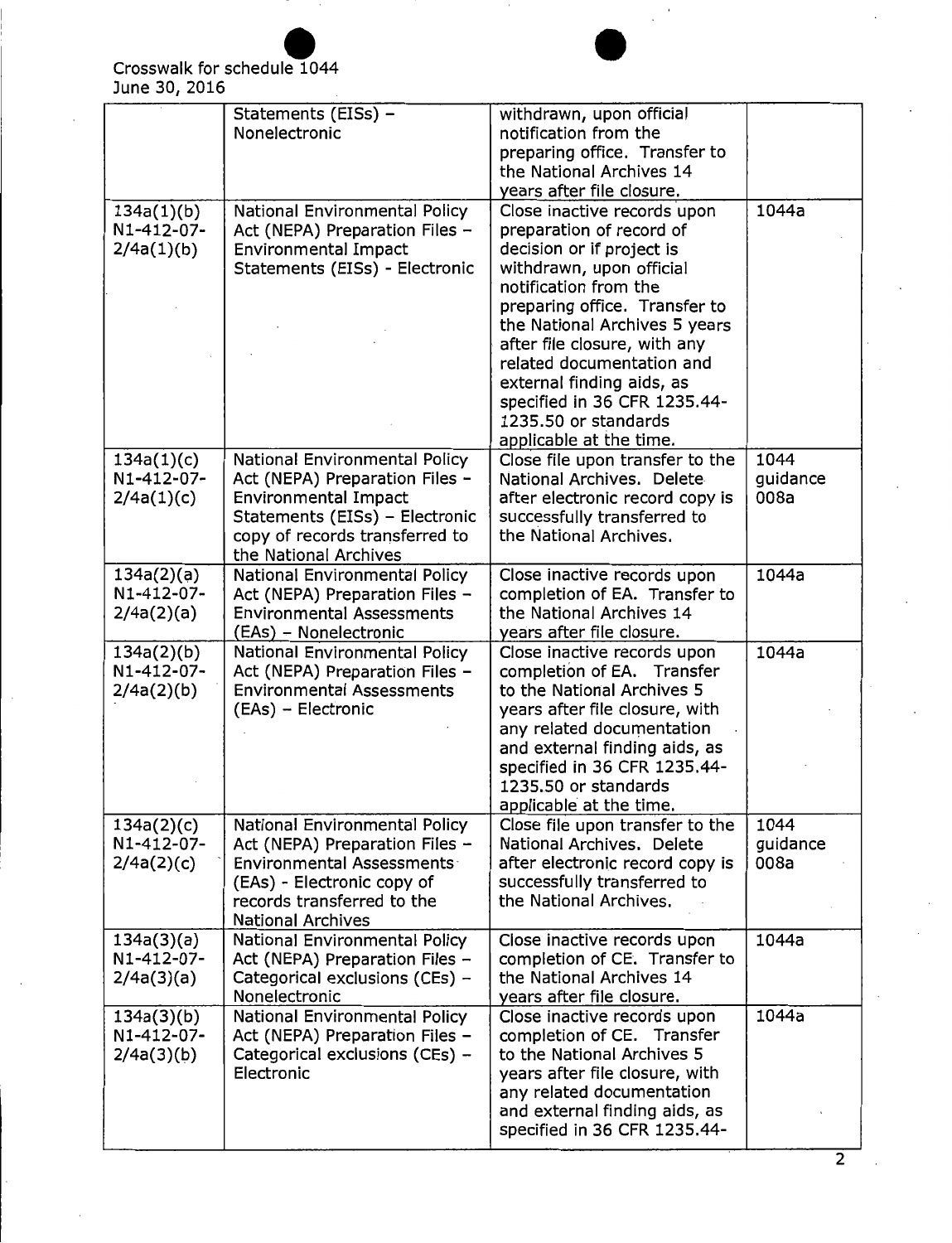# June Crosswalk walk for schedule 1044<br>30, 2016

|                          |                                      | 1235.50 or standards<br>applicable at the time.           |           |
|--------------------------|--------------------------------------|-----------------------------------------------------------|-----------|
|                          |                                      |                                                           | 1044      |
| 134a(3)(c)               | <b>National Environmental Policy</b> | Close file upon transfer to the                           |           |
| N1-412-07-               | Act (NEPA) Preparation Files -       | National Archives. Delete                                 | guidance  |
| 2/4a(3)(c)               | Categorical exclusions (CEs) -       | after electronic record copy is                           | 008a      |
|                          | Electronic copy of records           | successfully transferred to                               |           |
|                          | transferred to the National          | the National Archives.                                    |           |
|                          | Archives                             |                                                           |           |
| 135a(1)(a)               | 309 Review and Comment               | Close inactive records upon                               | 1044b     |
| N1-412-08-               | Files - 309 review comment           | completion of project review                              |           |
| 16a(1)(a)                | file - Nonelectronic                 | after final comment issuance.                             |           |
|                          |                                      | <b>Transfer to the National</b>                           |           |
|                          |                                      | Archives 20 years after file                              |           |
|                          |                                      | closure.                                                  |           |
|                          | 309 Review and Comment               | Close inactive records upon                               | 1044b     |
| 135a(1)(b)<br>N1-412-08- |                                      |                                                           |           |
|                          | Files - 309 review comment           | completion of project review                              |           |
| 16a(1)(b)                | file - Electronic                    | after final comment issuance.                             |           |
|                          |                                      | <b>Transfer to the National</b>                           |           |
|                          |                                      | Archives 5 years after file                               |           |
|                          |                                      | closure, with any related                                 |           |
|                          |                                      | documentation and external                                |           |
|                          |                                      | finding aids, as specified in                             |           |
|                          |                                      | 36 CFR 1235.44-1235.50 or                                 |           |
|                          |                                      | standards applicable at the                               |           |
|                          |                                      | time.                                                     |           |
| 135a(1)(c)               | 309 Review and Comment               | Close file upon transfer to the                           | Deleted   |
| N1-412-08-               | Files - 309 review comment           | National Archives. Delete                                 |           |
| 16a(1)(c)                | file - Electronic copy of records    | after electronic record copy is                           |           |
|                          | transferred to the National          | successfully transferred to                               |           |
|                          | Archives                             | the National Archives.                                    |           |
| 135a(2)                  | 309 Review and Comment               | Close inactive records at end                             | 1044d     |
| N1-412-08-               | Files - 309 review report            | of reporting cycle. Destroy                               |           |
| 16a(2)                   |                                      | 15 years after file closure.                              |           |
| 135a(3)                  | 309 Review and Comment               | Close file when comments are                              | <b>NA</b> |
| N1-412-08-               | Files - Summarized comments          | summarized. Destroy after                                 |           |
| 16a(3)                   |                                      | file is closed.                                           |           |
| 137a                     | <b>Federal Facilities Monitoring</b> | Close inactive records at end                             | 1044d     |
| N1-412-07-               | Files $-$ Record copy                | of year. Destroy 5 years                                  |           |
| 1/4a                     |                                      | after file closure.                                       |           |
| 206a(1)                  | RCRA Corrective Action Files -       | Close inactive records when                               | 1044a     |
| N1-412-07-               | Corrective actions for RCRA          | corrective process is                                     |           |
| 54/6a(1)                 | land disposals - Nonelectronic       | terminated or when remedy                                 |           |
|                          |                                      | is selected and there is no                               |           |
|                          |                                      |                                                           |           |
|                          |                                      | further action. Transfer to                               |           |
|                          |                                      | the National Archives 20                                  |           |
|                          |                                      | years after file closure.                                 |           |
| 206a(2)                  | RCRA Corrective Action Files -       | Close inactive records when                               | 1044a     |
| N1-412-07-               | Corrective actions for RCRA          | corrective process is                                     |           |
| 54/6a(2)                 | land disposals - Electronic          | terminated or when remedy                                 |           |
|                          |                                      | is selected and there is no                               |           |
|                          |                                      |                                                           |           |
|                          |                                      | further action. Transfer to                               |           |
|                          |                                      | the National Archives 5 years                             |           |
|                          |                                      | after file closure, with any<br>related documentation and |           |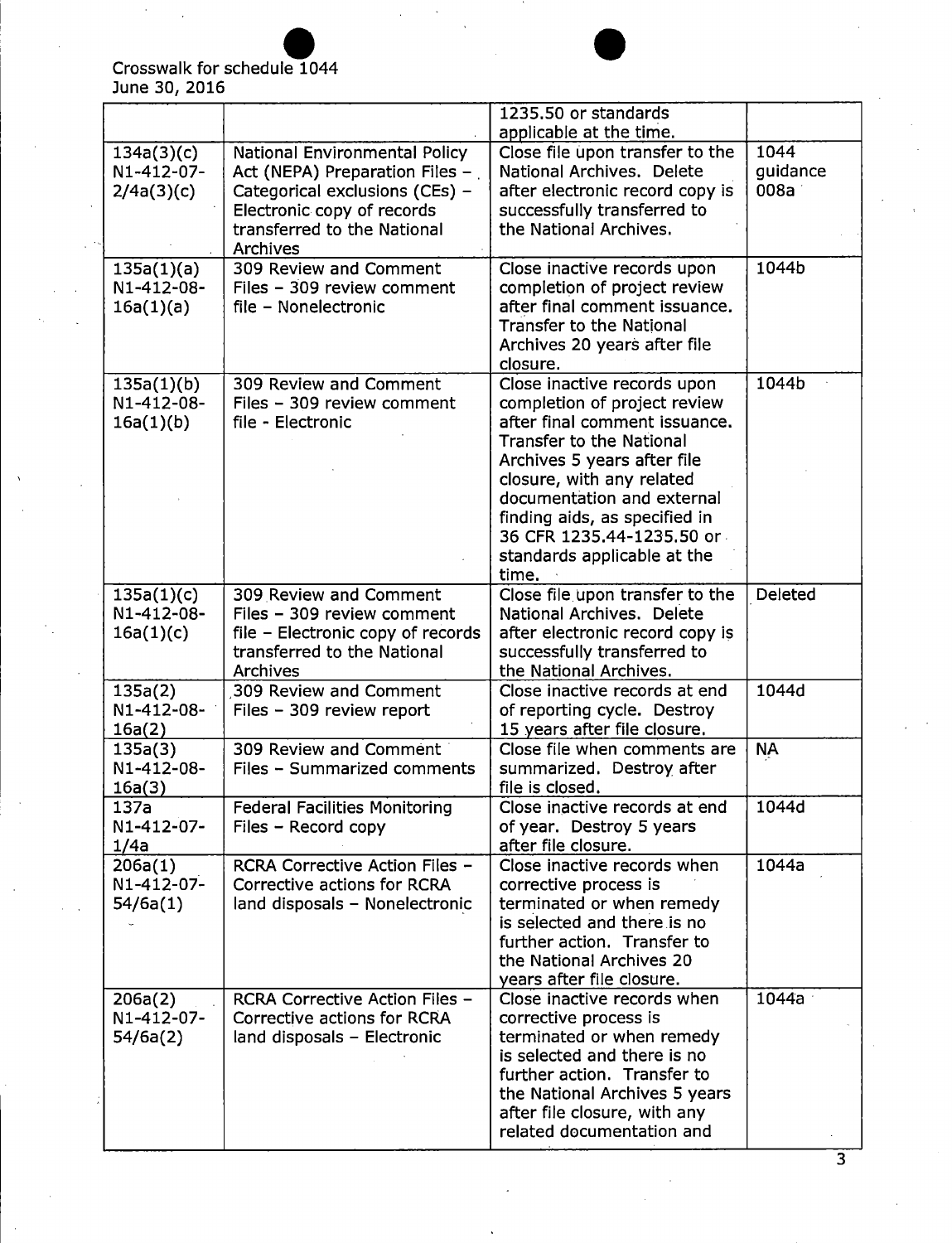## Crosswalk for schedule 10 1044 June 30, 2016

|                                         |                                                                                                                                                         | external finding aids, as<br>specified in 36 CFR 1235.44-<br>1235.50 or standards<br>applicable at the time.                                                                                                                                                                                     |                          |
|-----------------------------------------|---------------------------------------------------------------------------------------------------------------------------------------------------------|--------------------------------------------------------------------------------------------------------------------------------------------------------------------------------------------------------------------------------------------------------------------------------------------------|--------------------------|
| 206a(3)<br>N1-412-07-<br>54/6a(3)       | RCRA Corrective Action Files -<br>Corrective actions for RCRA<br>land disposals - Electronic<br>copy of records transferred to<br>the National Archives | Close file upon transfer to the<br>National Archives. Delete<br>after electronic record copy is<br>successfully transferred to<br>the National Archives.                                                                                                                                         | 1044<br>guidance<br>008a |
| 206b<br>N1-412-07-<br>54/6b             | RCRA Corrective Action Files -<br>Other RCRA corrective actions                                                                                         | Close inactive records when<br>corrective process is<br>terminated or when remedy<br>is selected and there is no<br>further action. Destroy 10<br>years after file closure.                                                                                                                      | 1044c                    |
| 207a<br>N1-412-07-<br>2/9a              | Enforcement Action Files ~<br>Administrative case files,<br>whether a formal enforcement<br>action is initiated or not                                  | Close inactive records upon<br>settlement or closing of case.<br>Destroy 10 years after file<br>closure.                                                                                                                                                                                         | 1044c                    |
| 207b<br>N1-412-07-<br>2/9b              | Enforcement Action Files -<br>Judicial case files where<br>routine legal actions are<br>required                                                        | Close inactive records upon<br>settlement or closing of case.<br>Destroy 20 years after file<br>closure.                                                                                                                                                                                         | 1044b                    |
| 207c(1)<br>N1-412-07-<br>2/9c(1)        | Enforcement Action Files -<br>Landmark or precedent cases<br>- Nonelectronic                                                                            | Close inactive records upon<br>settlement or closing of case.<br><b>Transfer to the National</b><br>Archives in 5 year blocks 20<br>years after file closure.                                                                                                                                    | 1044a                    |
| 207c(2)<br>N1-412-07-<br>2/9c(2)        | Enforcement Action Files -<br>Landmark or precedent cases<br>- Electronic                                                                               | Close inactive records upon<br>settlement or closing of case.<br><b>Transfer to the National</b><br>Archives 5 years after file<br>closure, with any related<br>documentation and external<br>finding aids, as specified in<br>36 CFR 1235.44-1235.50 or<br>standards applicable at the<br>time. | 1044a                    |
| 207c(3)<br>N1-412-07-<br>2/9c(3)        | Enforcement Action Files -<br>Landmark or precedent cases<br>- Electronic copy of records<br>transferred to the National<br><b>Archives</b>             | Close file upon transfer to the<br>National Archives. Delete<br>after electronic record copy is<br>successfully transferred to<br>the National Archives.                                                                                                                                         | 1044<br>guidance<br>008a |
| 208a<br>N1-412-07-<br>67/1a             | Criminal Investigation Records<br>- Closed cases - No referral<br>for criminal prosecution                                                              | Close inactive records upon<br>completion of investigation or<br>prosecution. Destroy 5 years<br>after case is closed.                                                                                                                                                                           | 1044d                    |
| 208b<br>N1-412-07-<br>67/1 <sub>b</sub> | <b>Criminal Investigation Records</b><br>- Closed cases - Prosecution<br>declined                                                                       | Close inactive records upon<br>completion of investigation or<br>prosecution. Destroy 10<br>years after file closure.                                                                                                                                                                            | 1044c                    |
| 208c<br>N1-412-07-<br>67/1c             | Criminal Investigation Records<br>- Closed cases - Judicial action                                                                                      | Close inactive records upon<br>completion of investigation or<br>prosecution. Destroy 15                                                                                                                                                                                                         | 1044b                    |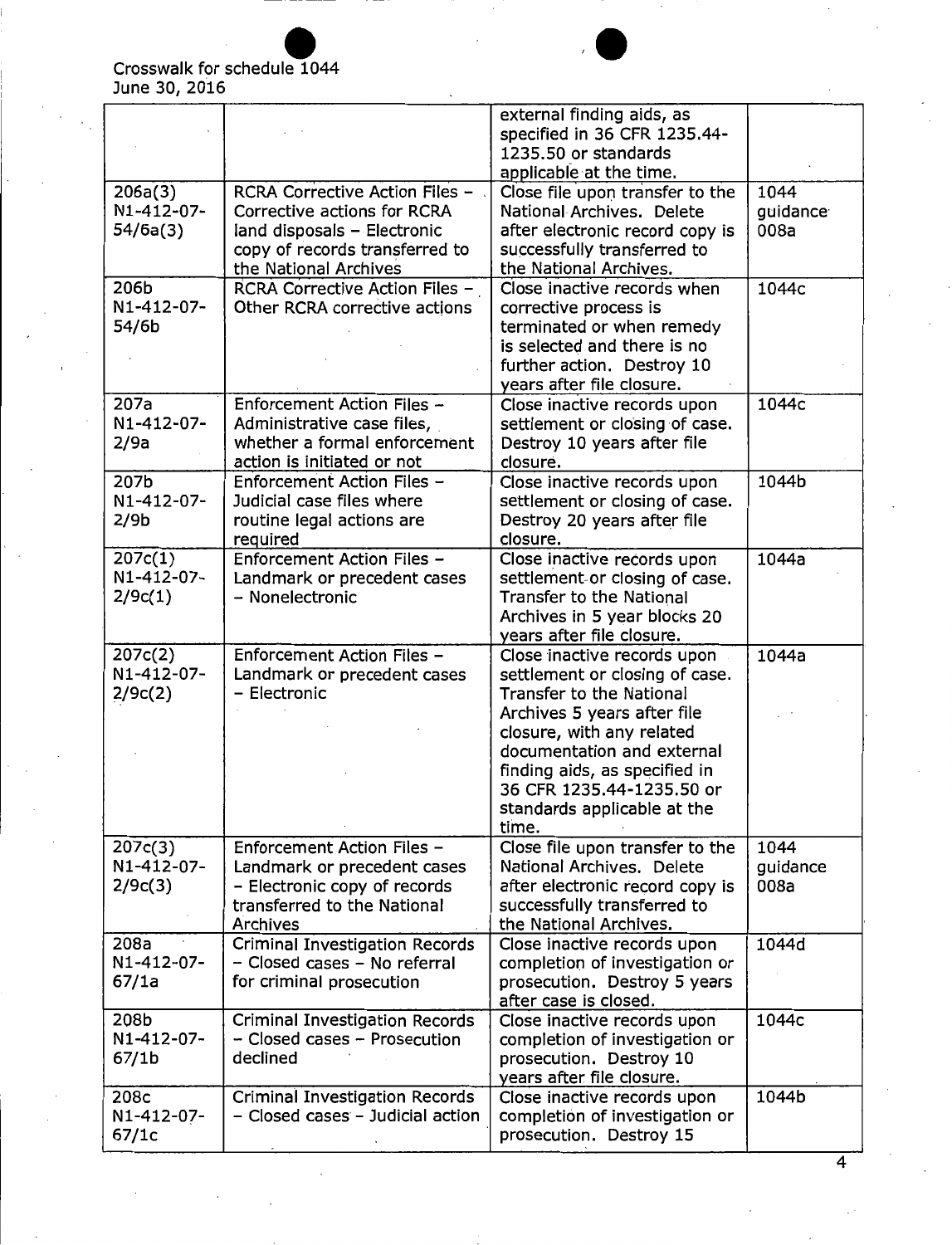#### June 30, 2016 Crosswalk for schedule 1044



| June 30, 2016                     | Crosswalk for schedule 1044                                                                                                            |                                                                                                                                                                                                                                                                          |                          |
|-----------------------------------|----------------------------------------------------------------------------------------------------------------------------------------|--------------------------------------------------------------------------------------------------------------------------------------------------------------------------------------------------------------------------------------------------------------------------|--------------------------|
|                                   |                                                                                                                                        | years after file closure.                                                                                                                                                                                                                                                |                          |
| 211a<br>N1-412-07-<br>1/10a       | Compliance Files - Record<br>copy                                                                                                      | Close inactive records at end<br>of year. Destroy 5 years<br>after file closure.                                                                                                                                                                                         | 1044d                    |
| 216a<br>N1-412-07-<br>59/2a       | Air Quality Management Files -<br>Record copy                                                                                          | Close inactive records at end<br>of year. Destroy 5 years<br>after file closure.                                                                                                                                                                                         | 1044d                    |
| 236a<br>N1-412-07-<br>22/3a       | Permit Appeal Files - Record<br>copy                                                                                                   | Close inactive records when<br>final decision on appeal is<br>handed down. Destroy 10<br>vears after file closure.                                                                                                                                                       | 1044c                    |
| 237a(1)<br>N1-412-07-<br>59/6a(1) | State and Local Agency Air<br>Monitoring File - Record copy<br>- Nonelectronic                                                         | Close inactive records at end<br>of year. Transfer to the<br>National Archives 20 years<br>after file closure.                                                                                                                                                           | 1044a                    |
| 237a(2)<br>N1-412-07-<br>59/6a(2) | State and Local Agency Air<br>Monitoring File - Record copy<br>- Electronic                                                            | Close inactive records at end<br>of year. Transfer to the<br>National Archives 5 years<br>after file closure, with any<br>related documentation and<br>external finding aids, as<br>specified in 36 CFR 1235.44-<br>1235.50 or standards<br>applicable at the time.      | 1044a                    |
| 237a(3)<br>N1-412-07-<br>59/6a(3) | State and Local Agency Air<br>Monitoring File - Record copy<br>- Electronic copy of records<br>transferred to the National<br>Archives | Close file upon transfer to the<br>National Archives. Delete<br>after electronic record copy is<br>successfully transferred to<br>the National Archives.                                                                                                                 | 1044<br>guidance<br>008a |
| 256a<br>N1-412-08-<br>3a          | <b>Import and Export Notifications</b><br>- Record copy                                                                                | Close inactive records at end<br>of fiscal year. Destroy 5<br>years after file closure.                                                                                                                                                                                  | 1044d                    |
| 347a<br>N1-412-07-<br>67/3a       | Printouts of Pesticide<br>Production and Distribution<br>Data Reported Under FIFRA -<br>Record copy                                    | Close inactive records at end<br>of year. Destroy 20 years<br>after file closure.                                                                                                                                                                                        | 1044b                    |
| 359a<br>N1-412-07-<br>50/12a      | Administrative Hearing and<br>Judicial Action Files - Record<br>copy                                                                   | Close inactive records upon<br>the completion of the case or<br>hearing. Destroy 15 years<br>after file closure.                                                                                                                                                         | 1044b                    |
| 399a(1)<br>N1-412-07-<br>14a(1)   | National Historic Preservation<br>Act (NHPA) Compliance<br>Documentation - Record copy<br>- Nonelectronic                              | Close inactive records upon<br>completion of project.<br><b>Transfer to the National</b><br>Archives 30 years after file<br>closure.                                                                                                                                     | 1044a                    |
| 399a(2)<br>N1-412-07-<br>14a(2)   | National Historic Preservation<br>Act (NHPA) Compliance<br>Documentation - Record copy<br>- Electronic                                 | Close inactive records upon<br>completion of project.<br>Transfer to the National<br>Archives 5 years after file<br>closure, with any related<br>documentation and external<br>finding aids, as specified in<br>36 CFR 1235.44-1235.50 or<br>standards applicable at the | 1044a                    |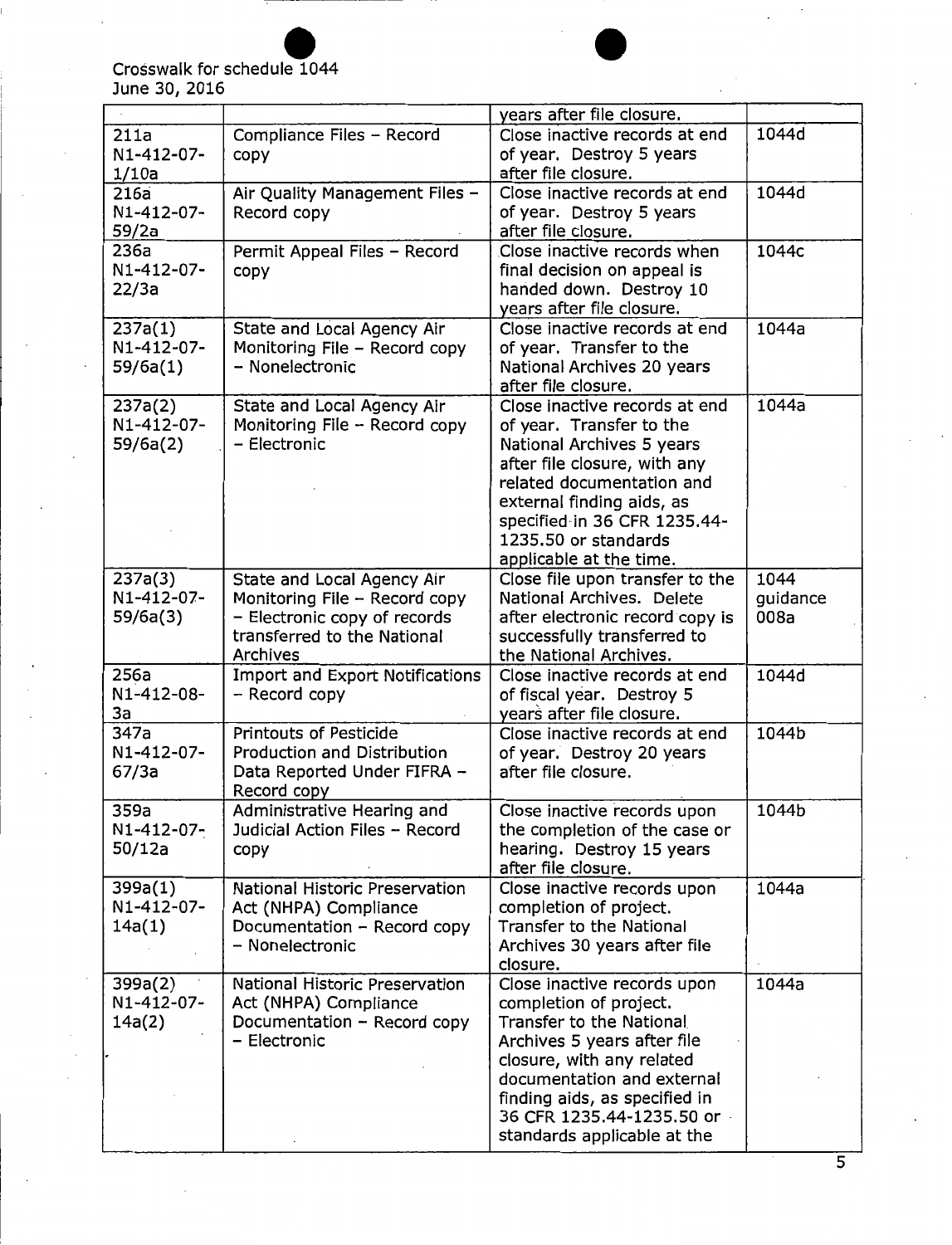

|                                         |                                                                                                                                                                   | time.                                                                                                                                                                                                                                                                                          |                          |
|-----------------------------------------|-------------------------------------------------------------------------------------------------------------------------------------------------------------------|------------------------------------------------------------------------------------------------------------------------------------------------------------------------------------------------------------------------------------------------------------------------------------------------|--------------------------|
| 399a(3)<br>N1-412-07-<br>14a(3)         | National Historic Preservation<br>Act (NHPA) Compliance<br>Documentation - Record copy<br>- Electronic copy of records<br>transferred to the National<br>Archives | Close file upon transfer to the<br>National Archives. Delete<br>after electronic record copy is<br>successfully transferred to<br>the National Archives.                                                                                                                                       | 1044<br>guidance<br>008a |
| 429a<br>N1-412-07-<br>58/7a             | State 305(b) Water Quality<br>Reports - Record copy                                                                                                               | Close inactive records upon<br>transmission of report to<br>Congress. Destroy 10 years<br>after file closure.                                                                                                                                                                                  | 1044c                    |
| 497a<br>N1-412-07-<br>68/5a             | Discrimination Complaints -<br>External - Record copy                                                                                                             | Close inactive records when<br>final decision is written.<br>Destroy 10 years after file<br>closure.                                                                                                                                                                                           | 1044c                    |
| 508a(1)<br>N1-412-07-<br>68/1a(1)       | Administrative Law Judge's<br>Case Files - Record copy of<br>routine cases                                                                                        | Close inactive records upon<br>completion or termination of<br>case. Destroy 20 years after<br>file closure.                                                                                                                                                                                   | 1044b                    |
| 508a(2)(a)<br>N1-412-07-<br>68/1a(2)(a) | Administrative Law Judge's<br>Case Files - Record copy of<br>landmark cases -<br>Nonelectronic                                                                    | Close inactive records upon<br>completion or termination of<br>case. Transfer to the<br>National Archives 20 years<br>after file closure.                                                                                                                                                      | 1044a                    |
| 508a(2)(b)<br>N1-412-07-<br>68/1a(2)(b) | Administrative Law Judge's<br>Case Files - Record copy of<br>landmark cases - Electronic                                                                          | Close inactive records upon<br>completion or termination of<br>case. Transfer to the<br>National Archives 5 years<br>after file closure, with any<br>related documentation and<br>external finding aids, as<br>specified in 36 CFR 1235.44-<br>1235.50 or standards<br>applicable at the time. | 1044a                    |
| 508a(2)(c)<br>N1-412-07-<br>68/1a(2)(c) | Administrative Law Judge's<br>Case Files - Record copy of<br>landmark cases - Electronic<br>Electronic copy of records<br>transferred to the National<br>Archives | Close file upon transfer to the<br>National Archives. Delete<br>after electronic record copy is<br>successfully transferred to<br>the National Archives.                                                                                                                                       | 1044<br>guidance<br>008a |
| 509a(1)<br>N1-412-07-<br>68/2a(1)       | Administrative Law Judge's<br>Case File Index - Record copy<br>- Nonelectronic                                                                                    | Transfer to the National<br>Archives with the landmark<br>case files 20 years after file<br>closure.                                                                                                                                                                                           | 1044a                    |
| 509a(2)<br>N1-412-07-<br>68/2a(2)       | Administrative Law Judge's<br>Case File Index - Record copy<br>- Electronic                                                                                       | <b>Transfer to the National</b><br>Archives with the landmark<br>case files 5 years after file<br>closure, with any related<br>documentation and external.<br>finding aids, as specified in<br>36 CFR 1235.44-1235.50 or<br>standards applicable at the<br>time.                               | 1044a                    |
| 509a(3)                                 | Administrative Law Judge's                                                                                                                                        | Close file upon transfer to the                                                                                                                                                                                                                                                                | 1044                     |

 $\overline{6}$ 

 $\cdot$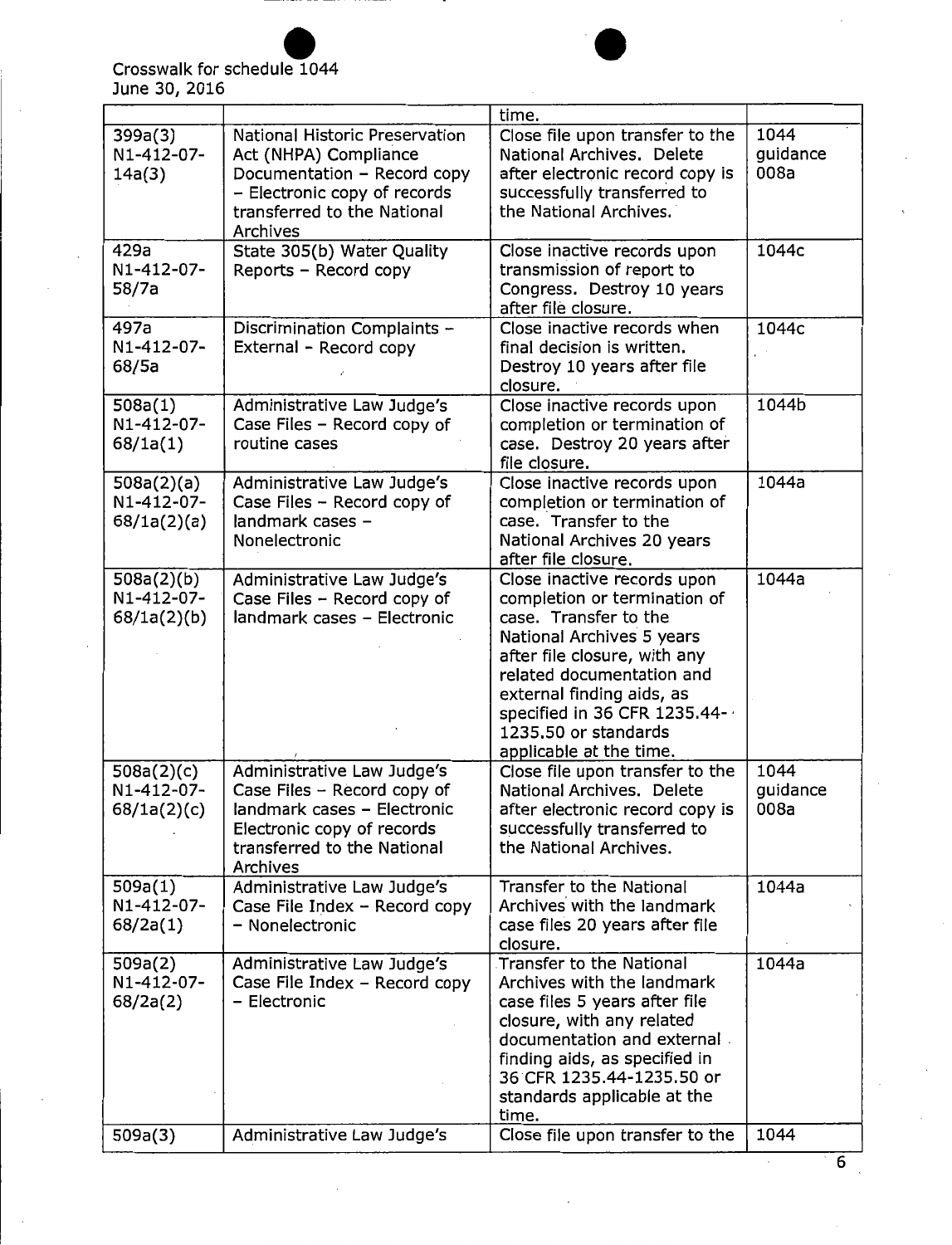

#### June 30, 2016 Crosswalk for schedule 1044

| June 30, 2016                           | Crosswalk for schedule 1044                                                                                                                                                |                                                                                                                        |                  |
|-----------------------------------------|----------------------------------------------------------------------------------------------------------------------------------------------------------------------------|------------------------------------------------------------------------------------------------------------------------|------------------|
| N1-412-07-<br>68/2a(3)                  | Case File Index - Record copy<br>- Electronic copy of records<br>transferred to the National<br>Archives                                                                   | National Archives. Delete<br>after electronic record copy is<br>successfully transferred to<br>the National Archives.  | guidance<br>008a |
| 510a<br>N1-412-07-<br>68/3a             | Administrative Law Judge's<br>Repository File - Record copy                                                                                                                | Close inactive records upon<br>completion or termination of<br>case. Return to submitting<br>party after file closure. | 1044f            |
| 515a<br>N1-412-07-<br>56/3a             | Federal Facilities Data System<br>- Record copy                                                                                                                            | Close inactive records when<br>superseded by updated<br>report. Destroy 7 years after<br>file closure.                 | 1044c            |
| 516a<br>N1-412-07-<br>56/4a             | <b>Federal Facilities Referrals File</b><br>- Record copy                                                                                                                  | Close inactive records at end<br>of fiscal year. Destroy 5<br>years after file closure.                                | 1044d            |
| 517a<br>N1-412-07-<br>56/5a             | Federal Agency Liaison Files -<br>Specific federal agency actions                                                                                                          | Destroy when no longer<br>needed.                                                                                      | 1044e            |
| 517b<br>N1-412-07-<br>56/5b             | Federal Agency Liaison Files -<br>Special projects files                                                                                                                   | Close inactive records upon<br>termination of projects.<br>Destroy 10 years after file<br>closure.                     | 1044c            |
| 585a<br>N1-412-07-<br>56/6a             | <b>Executive Orders and OMB</b><br><b>Circulars Review and</b><br>Comments File - Record copy                                                                              | Close inactive records at end<br>of year. Destroy 5 years<br>after file closure.                                       | 1044d            |
| 683a(1)<br>N1-412-07-<br>21/1a(1)       | <b>Criminal Enforcement Counsel</b><br>- Cases investigated by the<br>Criminal Investigation Division,<br>but not referred to DOJ<br>because no targets were<br>identified | Close inactive records upon<br>closing of case. Destroy 5<br>years after file closure.<br>$\cdot$ $\cdot$              | 1044d            |
| 683a(2)<br>N1-412-07-<br>21/1a(2)       | <b>Criminal Enforcement Counsel</b><br>- Cases for which targets were<br>identified, but DOJ declined to<br>prosecute                                                      | Close inactive records after<br>DOJ declines to prosecute the<br>case. Destroy 10 years after<br>file closure.         | 1044c            |
| 683a(3)<br>N1-412-07-<br>21/1a(3)       | <b>Criminal Enforcement Counsel</b><br>- Cases prosecuted by DOJ                                                                                                           | Close inactive records after<br>completion of prosecution.<br>Destroy 15 years after file<br>closure.                  | 1044b            |
| 683b<br>N1-412-07-<br>21/1 <sub>b</sub> | <b>Criminal Enforcement Counsel</b><br>- Requests for legal<br>interpretations and opinions                                                                                | Close inactive materials at<br>end of year. Destroy 15<br>years after file closure.                                    | 1044b            |
| 686a<br>N1-412-07-<br>16a               | Development and Enforcement<br>of Air and Water Standards by<br>States - Air standards - Legal<br>interpretations and opinions                                             | Close inactive records upon<br>completion of the program.<br>Destroy 12 years after file<br>closure.                   | 1044b            |
| 686b(1)<br>N1-412-07-<br>16b(1)         | Development and Enforcement<br>of Air and Water Standards by<br>States - Water standards -<br>Legal interpretations and<br>opinions                                        | Close inactive records upon<br>completion of the program.<br>Destroy 12 years after file<br>closure.                   | 1044b            |
| 686b(2)(a)<br>N1-412-07-<br>16b(2)(a)   | Development and Enforcement<br>of Air and Water Standards by<br>States - Water standards -                                                                                 | Close inactive records at the<br>completion or change in state<br>permit program. Transfer to                          | 1044a            |

 $\cdot$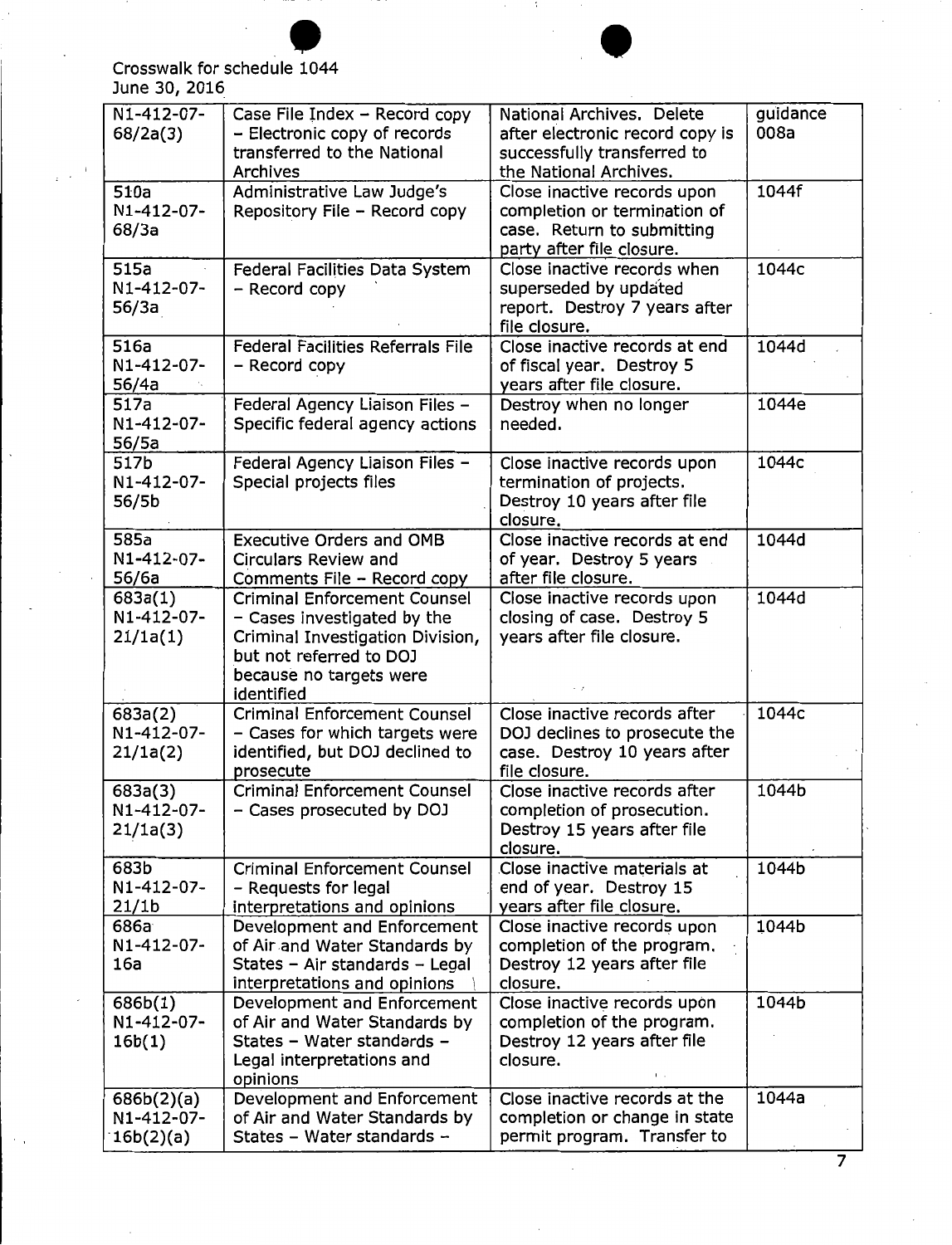$\frac{1}{2}$ 



|                                       | Documents pertaining to                                                                                                                                                                                            | the National Archives 15                                                                                                                                                                                                                                                                                    |                          |
|---------------------------------------|--------------------------------------------------------------------------------------------------------------------------------------------------------------------------------------------------------------------|-------------------------------------------------------------------------------------------------------------------------------------------------------------------------------------------------------------------------------------------------------------------------------------------------------------|--------------------------|
|                                       | waterways - Nonelectronic                                                                                                                                                                                          | years after file closure.                                                                                                                                                                                                                                                                                   |                          |
| 686b(2)(b)<br>N1-412-07-<br>16b(2)(b) | Development and Enforcement<br>of Air and Water Standards by<br>States - Water standards -<br>Documents pertaining to<br>waterways $-$ Electronic                                                                  | Close inactive records at the<br>completion or change in state<br>permit program. Transfer to<br>the National Archives 5 years<br>after file closure, with any<br>related documentation and<br>external finding aids, as<br>specified in 36 CFR 1235.44-<br>1235.50 or standards<br>applicable at the time. | 1044a                    |
| 686b(2)(c)<br>N1-412-07-<br>16b(2)(c) | Development and Enforcement<br>of Air and Water Standards by<br>States - Water standards -<br>Documents pertaining to<br>waterways - Electronic copy of<br>records transferred to the<br><b>National Archives</b>  | Close file upon transfer to the<br>National Archives, Delete<br>after electronic record copy is<br>successfully transferred to<br>the National Archives.                                                                                                                                                    | 1044<br>guidance<br>008a |
| 686b(3)<br>N1-412-07-<br>16b(3)       | Development and Enforcement<br>of Air and Water Standards by<br>States - Water standards -<br>Documents pertaining to<br>interim program for controlling<br>water pollutants                                       | Close inactive records upon<br>completion of the program.<br>Destroy 20 years after file<br>closure.                                                                                                                                                                                                        | 1044b                    |
| 688a<br>N1-412-07-<br>17a             | Enforcement - Air Program -<br>Interim program for controlling<br>air pollutants                                                                                                                                   | Close inactive records upon<br>completion of program.<br>Destroy 20 years after file<br>closure.                                                                                                                                                                                                            | 1044b                    |
| 688b(1)<br>N1-412-07-<br>17b(1)       | Enforcement - Air Program -<br>Enforcement of industrial and<br>municipal compliance with<br>clean air regulations and<br>standards - Nonelectronic                                                                | Close inactive records upon<br>completion of actions.<br><b>Transfer to the National</b><br>Archives 18 years after file<br>closure.                                                                                                                                                                        | 1044a                    |
| 688b(2)<br>N1-412-07-<br>17b(2)       | Enforcement - Air Program -<br>Enforcement of industrial and<br>municipal compliance with<br>clean air regulations and<br>standards - Electronic                                                                   | Close inactive records upon<br>completion of actions.<br>Transfer to the National<br>Archives 5 years after file<br>closure, with any related<br>documentation and external<br>finding aids, as specified in<br>36 CFR 1235.44-1235.50 or<br>standards applicable at the<br>time.                           | 1044a                    |
| 688b(3)<br>N1-412-07-<br>17b(3)       | Enforcement – Air Program –<br>Enforcement of industrial and<br>municipal compliance with<br>clean air regulations and<br>standards - Electronic copy of<br>records transferred to the<br><b>National Archives</b> | Close file upon transfer to the<br>National Archives, Delete<br>after electronic record copy is<br>successfully transferred to<br>the National Archives.                                                                                                                                                    | 1044<br>guidance<br>008a |
| 689a(1)<br>N1-412-07-<br>18a(1)       | Enforcement - Water Program<br>- Enforcement of industrial<br>and municipal compliance with                                                                                                                        | Close inactive records upon<br>completion of action.<br>Transfer to the National                                                                                                                                                                                                                            | 1044a                    |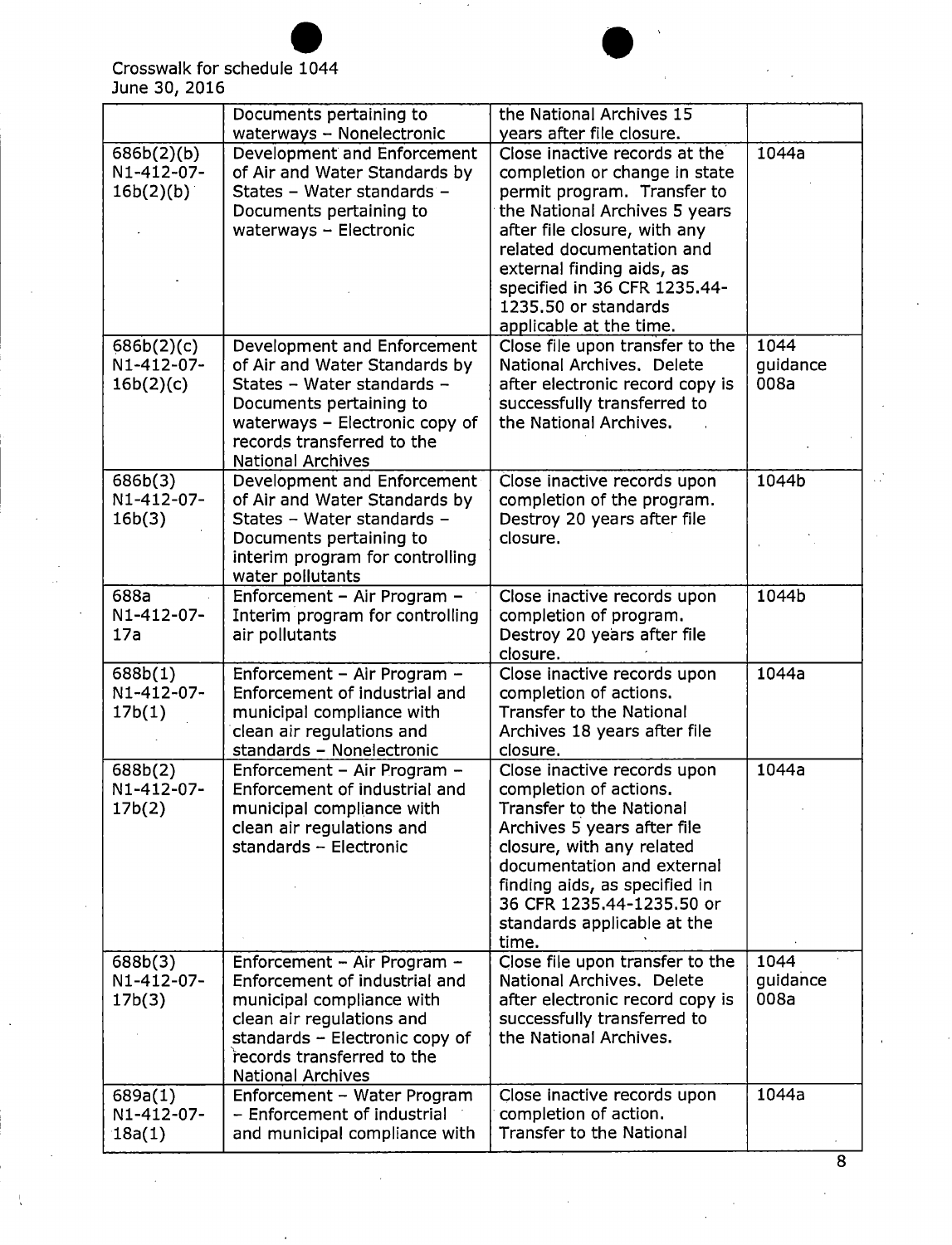|                                 | clean water regulations and<br>standards - Nonelectronic                                                                                                                                                               | Archives 18 years after file<br>closure.                                                                                                                                                                                                                                                |                          |
|---------------------------------|------------------------------------------------------------------------------------------------------------------------------------------------------------------------------------------------------------------------|-----------------------------------------------------------------------------------------------------------------------------------------------------------------------------------------------------------------------------------------------------------------------------------------|--------------------------|
| 689a(2)<br>N1-412-07-<br>18a(2) | Enforcement - Water Program<br>- Enforcement of industrial<br>and municipal compliance with<br>clean water regulations and<br>standards - Electronic                                                                   | Close inactive records upon<br>completion of action.<br><b>Transfer to the National</b><br>Archives 5 years after file<br>closure, with any related<br>documentation and external<br>finding aids, as specified in<br>36 CFR 1235.44-1235.50 or<br>standards applicable at the<br>time. | 1044a                    |
| 689a(3)<br>N1-412-07-<br>18a(3) | Enforcement - Water Program<br>- Enforcement of industrial<br>and municipal compliance with<br>clean water regulations and<br>standards - Electronic copy of<br>records transferred to the<br><b>National Archives</b> | Close file upon transfer to the<br>National Archives. Delete<br>after electronic record copy is<br>successfully transferred to<br>the National Archives.                                                                                                                                | 1044<br>guidance<br>008a |
| 689b(1)<br>N1-412-07-<br>18b(1) | Enforcement - Water Program<br>- Documents and data relating<br>to mercury - Nonelectronic                                                                                                                             | Close inactive records every 4<br>years. Transfer to the<br>National Archives 17 years<br>after file closure.                                                                                                                                                                           | 1044a                    |
| 689b(2)<br>N1-412-07-<br>18b(2) | Enforcement - Water Program<br>- Documents and data relating<br>to mercury - Electronic                                                                                                                                | Close inactive records every 4<br>years. Transfer to the<br>National Archives 5 years<br>after file closure, with any<br>related documentation and<br>external finding aids, as<br>specified in 36 CFR 1235.44-<br>1235.50 or standards<br>applicable at the time.                      | 1044a                    |
| 689b(3)<br>N1-412-07-<br>18b(3) | Enforcement - Water Program<br>- Documents and data relating<br>to mercury - Electronic copy of<br>records transferred to the<br><b>National Archives</b>                                                              | Close file upon transfer to the<br>National Archives. Delete<br>after electronic record copy is<br>successfully transferred to<br>the National Archives.                                                                                                                                | 1044<br>guidance<br>008a |
| 690a<br>N1-412-07-<br>19a       | Enforcement - Hazardous<br>Waste Program - Compliance<br>monitoring and enforcement<br>for controlling hazardous waste<br>relating to state programs                                                                   | Close inactive records upon<br>completion of program.<br>Destroy 20 years after file<br>closure.                                                                                                                                                                                        | 1044b                    |
| 690b(1)<br>N1-412-07-<br>19b(1) | Enforcement - Hazardous<br>Waste Program - Enforcement<br>of hazardous waste statutes,<br>regulations, and standards -<br>Nonelectronic                                                                                | Close inactive records upon<br>completion of action or<br>appeals. Transfer to the<br>National Archives in 5 year<br>blocks 15 years after file<br>closure.                                                                                                                             | 1044a                    |
| 690b(2)<br>N1-412-07-<br>19b(2) | Enforcement - Hazardous<br>Waste Program - Enforcement<br>of hazardous waste statutes,<br>regulations, and standards -<br>Electronic                                                                                   | Close inactive records upon<br>completion of action or<br>appeals. Transfer to the<br>National Archives 5 years<br>after file closure, with any<br>related documentation and                                                                                                            | 1044a                    |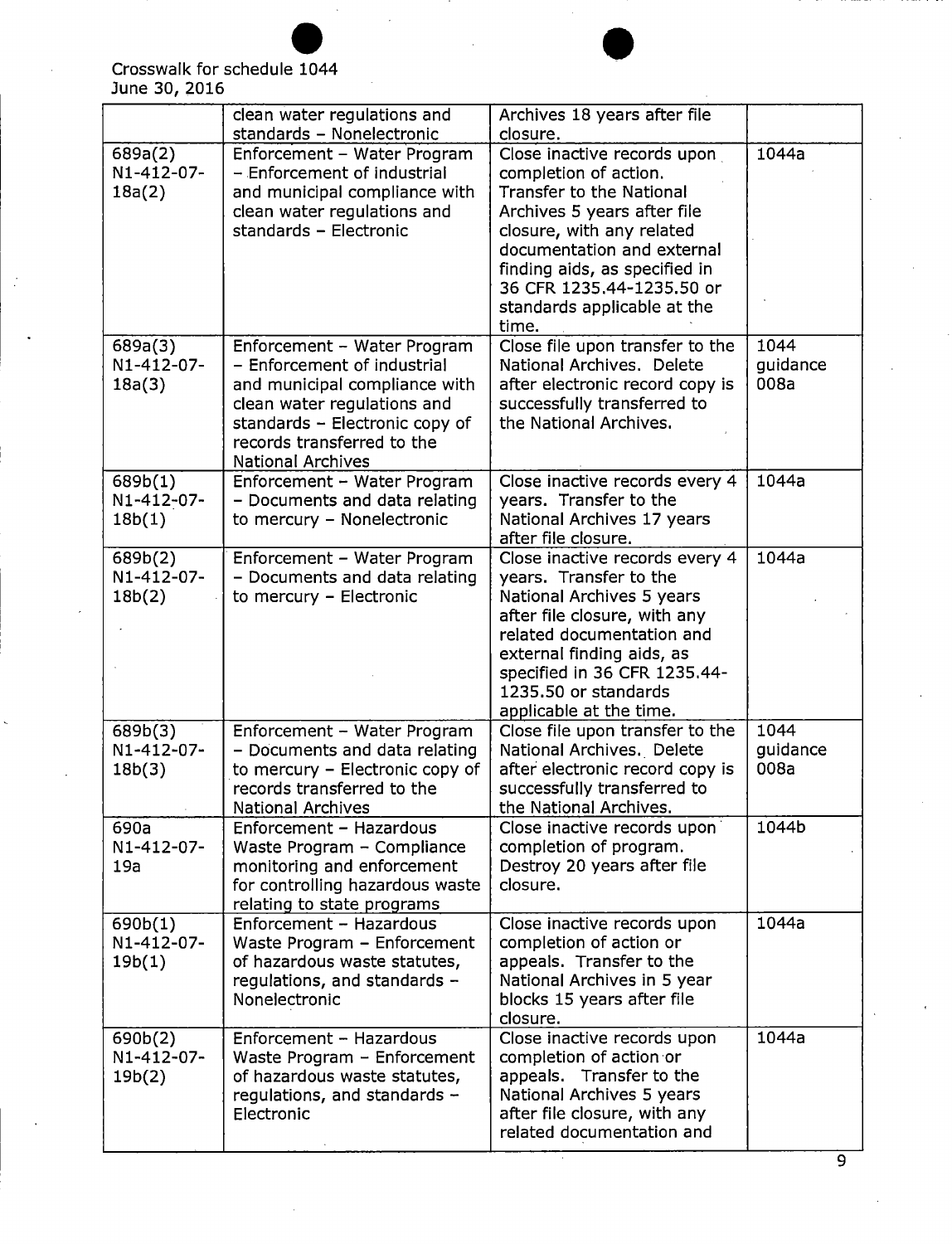|                                      |                                                                                                                                                                                                                    | external finding aids, as<br>specified in 36 CFR 1235.44-<br>1235.50 or standards<br>applicable at the time.                                                                                                                                                                             |                          |
|--------------------------------------|--------------------------------------------------------------------------------------------------------------------------------------------------------------------------------------------------------------------|------------------------------------------------------------------------------------------------------------------------------------------------------------------------------------------------------------------------------------------------------------------------------------------|--------------------------|
| 690b(3)<br>N1-412-07-<br>19b(3)      | Enforcement - Hazardous<br>Waste Program - Enforcement<br>of hazardous waste statutes,<br>regulations, and standards -<br>Electronic copy of records<br>transferred to the National<br>Archives                    | Close file upon transfer to the<br>National Archives. Delete<br>after electronic record copy is<br>successfully transferred to<br>the National Archives.                                                                                                                                 | 1044<br>guidance<br>008a |
| 691a<br>N1-412-07-<br>20a            | Enforcement - Mobile Source<br>Program - Record copy                                                                                                                                                               | Close inactive records upon<br>completion or termination of<br>case. Destroy 20 years after<br>file closure.                                                                                                                                                                             | 1044b                    |
| 692a<br>N1-412-07-<br>21/2a          | Enforcement - Pesticides<br>Program - Record copy                                                                                                                                                                  | Close inactive records upon<br>completion or termination of<br>case. Destroy 8 years after<br>file closure.                                                                                                                                                                              | 1044c                    |
| 693a<br>N1-412-07-<br>15a            | Enforcement - Toxic<br>Substances Program -<br>Compliance monitoring and<br>enforcement for controlling<br>toxic substances                                                                                        | Close inactive records upon<br>completion of the program.<br>Destroy 20 years after file<br>closure.                                                                                                                                                                                     | 1044b                    |
| 693b(1)<br>N1-412-07-<br>15b(1)      | <b>Enforcement - Toxic</b><br>Substances Program -<br><b>Enforcement of toxic</b><br>substances statutes,<br>regulations, and standards -<br>Nonelectronic                                                         | Close inactive records upon<br>the completion of the action.<br><b>Transfer to the National</b><br>Archives in 5 year blocks 18<br>years after file closure.                                                                                                                             | 1044a                    |
| 693b(2)<br>N1-412-07-<br>15b(2)      | <b>Enforcement - Toxic</b><br>Substances Program -<br><b>Enforcement of toxic</b><br>substances statutes,<br>regulations, and standards -<br>Electronic                                                            | Close inactive records upon<br>the completion of the action.<br>Transfer to the National<br>Archives 5 years after file<br>closure, with any related<br>documentation and external<br>finding aids, as specified in<br>36 CFR 1235.44-1235.50 or<br>standards applicable at the<br>time. | 1044a                    |
| 693b(3)<br>N1-412-07-<br>15b(3)      | <b>Enforcement - Toxic</b><br>Substances Program -<br><b>Enforcement of toxic</b><br>substances statutes,<br>regulations, and standards -<br>Electronic copy of records<br>transferred to the National<br>Archives | Close file upon transfer to the<br>National Archives. Delete<br>after electronic record copy is<br>successfully transferred to<br>the National Archives:                                                                                                                                 | 1044<br>guidance<br>008a |
| 694a<br>$N1 - 412 - 07 - 0$<br>21/3a | Emission Control Program -<br>Record copy                                                                                                                                                                          | Close inactive records every 2<br>years. Destroy 10 years after<br>file closure.                                                                                                                                                                                                         | 1044c                    |
| 695a<br>N1-412-07-<br>21/4a          | Motor Vehicles File - Record<br>copy                                                                                                                                                                               | Close inactive records every 2<br>years. Destroy 10 years after<br>file closure.                                                                                                                                                                                                         | 1044c                    |